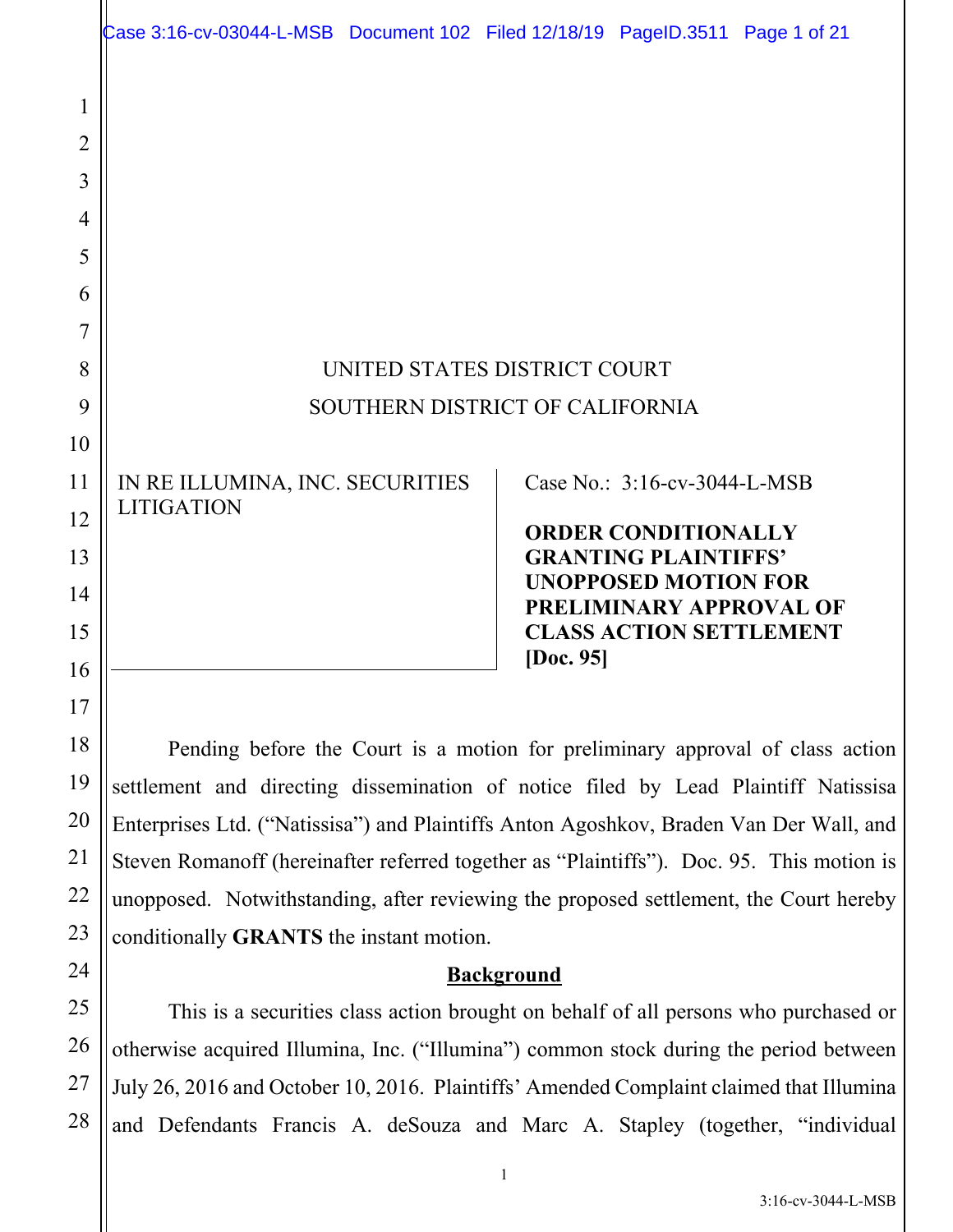2 3 4 defendants") (all together "Defendants") violated federal securities laws by providing investors misleading material information concerning Illumina's revenue and sales for the third quarter of the 2016 fiscal year. *See* Doc. 28. Specifically, it is alleged Defendants failed to disclose that Illumina lacked adequate internal controls over financial reporting; and, on October 10, 2016, Illumina revealed, in a press release, that its third quarter revenue (\$607 million) was significantly lower than Defendants' previous forecast of \$625 million to \$630 million. *Id.* After the press release, Illumina's stock price fell from \$184.85 per share on October 10, 2016 to \$138.99 per share on October 11, 2016. *Id.* 

 On December 16, 2016, plaintiffs Yi Fan Chen and Frontline Global Trading Pte. filed a class action complaint in this Court against Defendants, alleging violations of the Security Exchange Act of 1943 ("SEA"). *See* Doc. 1. On January 10, 2017, plaintiff James McLeod filed a second, substantially similar class action complaint against Defendants in this Court for the same violations. *See McLeod v. Illumina Inc., et al.*, No. 3:17-cv-0053. Subsequently, the district court consolidated both class actions and appointed Natissisa as lead plaintiff and Levi & Korsinsky, LLP, as lead counsel pursuant to the Private Securities Litigation Reform Act of 1995, 15 U.S.C. § 78u-4. *See* Doc. 19. On May 30, 2017, Natissisa filed the Amended Complaint alleging Defendants committed fraud under Section 10(b) of the SEA and SEC Rule 10b-5 as: (1) Illumina failed to truthfully disclose that the demand for one of its premier products was decreasing, (2) Illumina's earning projections were misleading, and (3) control liability had attached. *See* Doc. 28.

 Defendant moved to dismiss the Amended Complaint, and the Court granted in part and denied in part the motion on certain allegations. *See* Docs. 32, 39. The parties began discovery after the Honorable Karen S. Crawford, United States Magistrate Judge, held a case management conference and issued a scheduled order. Docs. 54, 55. On September 12, 2018, Natissisa moved to amend the Amended Complaint to include Anton Agoshkov as an additional named plaintiff. *See* Doc. 62. On September 14, 2018, Natissisa and Anton Agoshkov moved for class certification. *See* Doc. 63. On October 4, 2018, plaintiffs, Braden Van Der Wall and Steven Romanoff filed a Complaint against the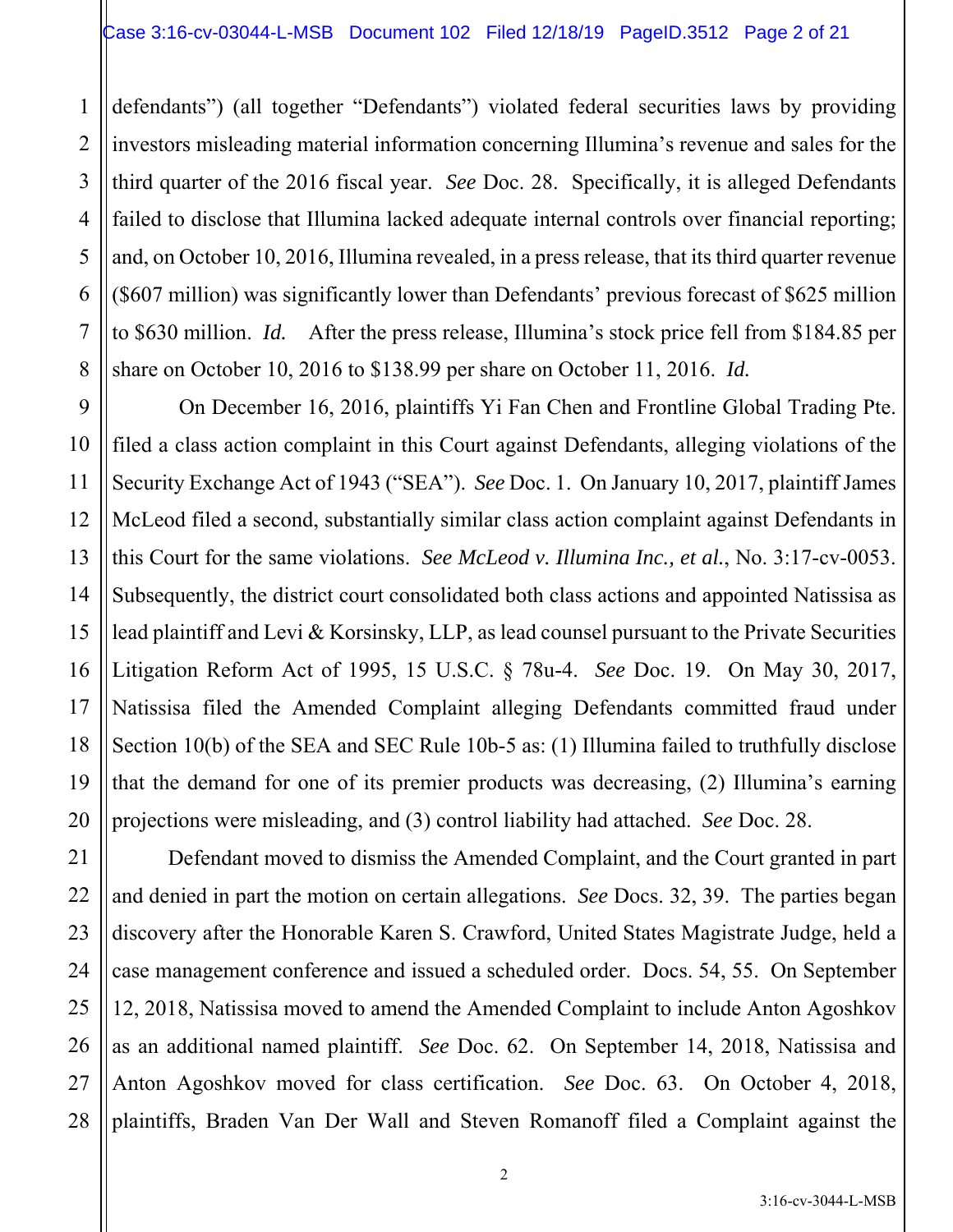Defendants. *See Van Der Wall et ano. v. Illumina, Inc., et al.*, No. 3:18-cv-2307. Upon joint motion of the parties, the Court granted a stay in the *Van Der Wall* action pending the resolution of the class certification motion. *Id.* at Doc. 26.

16 On December 14, 2018, the parties filed a joint request to extend scheduling order deadlines in order to provide the parties more time to complete discovery and participate in private mediation. Doc. 83. The Court granted the joint motion on December 18, 2018. Doc. 84. On January 8, 2019, the Court denied Natissisa's motion to amend without prejudice. Doc. 85. Around January 30, 2019, the parties scheduled a mediation for April 18, 2019. Doc. 95-1 at 11. The parties participated in mediation on April 18, 2019 and tentatively agreed to a settlement after a full day of negotiations. *Id.* at 11-12. On April 25, 2019, the Court granted the parties' joint motion to stay resolution of the class certification motion due to the settlement. Doc. 93. On May 29, 2019, the Court granted the joint motion to hold the Court's ruling on class certification in abeyance in order to (1) allow the parties to finalize necessary settlement paperwork and (2) Plaintiff to file a motion for preliminary approval of the settlement. *See* Doc. 94. On June 11, 2019, filed the instant motion.

#### **Settlement Proposal**

## **a. Class Definition**

 The parties define the Settlement Class as "[A]ll persons or entities who purchased or otherwise acquired a legal or beneficial ownership interest in Illumina's common stock between July 26, 2016 through October 10, 2016, inclusive." Doc. 95-1 at 12. The parties exclude the following from the Settlement Class:

"(i) [A]ny putative Settlement Class Members who exclude themselves by filing a timely and valid request for exclusion in accordance with the requirements set forth in the Notice; (ii) Defendants and their family members; (iii) any entity in which Defendants have or had controlling interest; and (iv) the legal representatives, agents, executors, successors, or assigns of any of the foregoing excluded persons or entities, in their capacities as such." *Ibid.*

1

2

3

4

5

6

7

8

9

10

11

12

13

14

15

17

18

19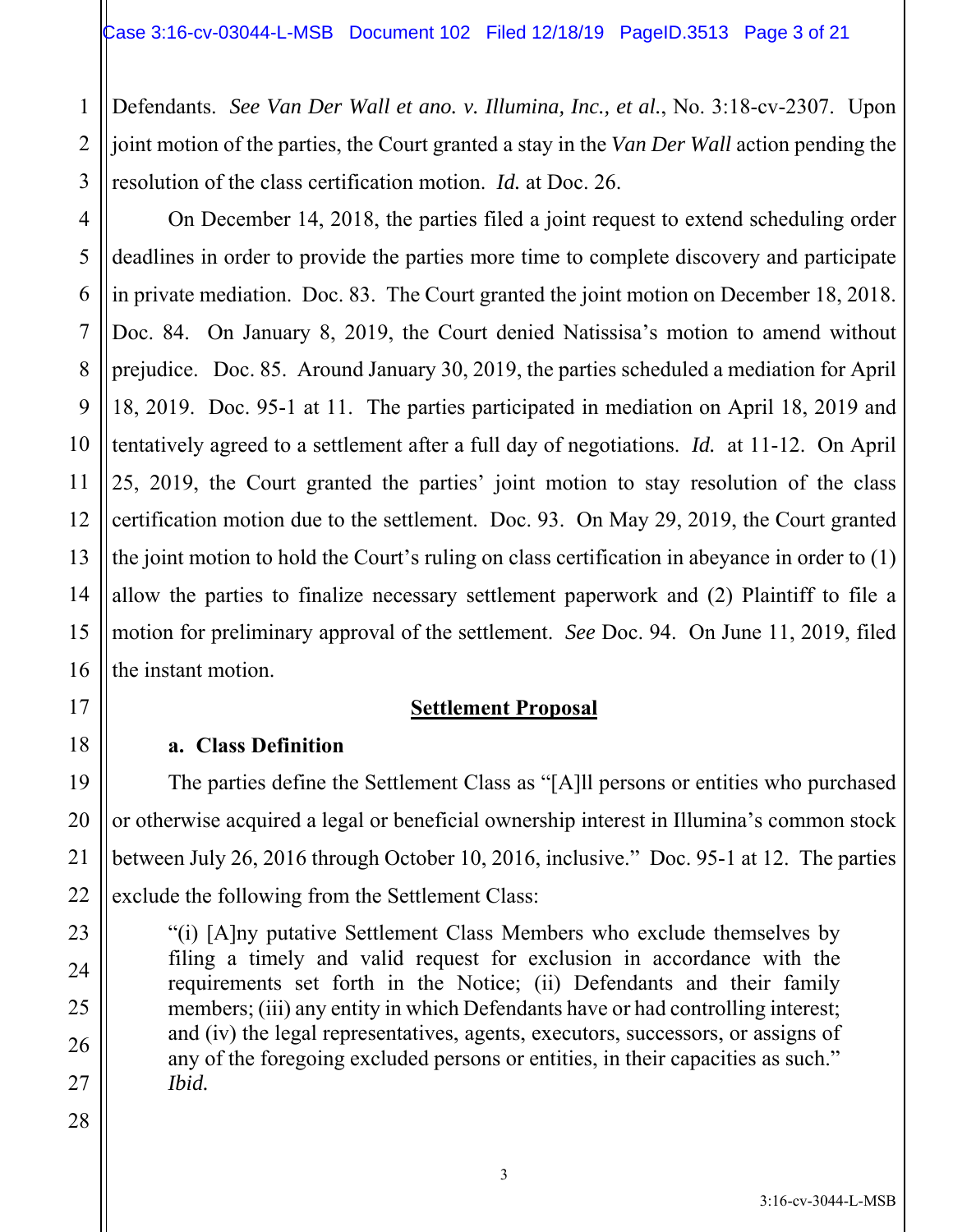## **b. Settlement Amount**

The parties' Stipulation and Agreement of Settlement (the "Agreement") requires Illumina to cause "Defendants' insurers to pay the Settlement Amount [\$13,850,000.00] into the Escrow Account[.]" Doc. 95-2 at 14, 18. The Settlement Amount includes

"[A]ll Lead Counsel's attorneys' fees and Litigation Expenses that may be awarded by the Court, and all Notice and Administration Costs and Taxes, and is the total, full and final amount of all payments to be paid by, or on behalf of, Defendants . . . for the benefit of the Settlement Class in this Consolidated Action[.]" *Id.* at 18-19.

Lead Counsel intends to apply for an attorneys' fees award in an amount not to exceed twenty-five (25%) of the total Settlement Fund amount (approximately \$3,462,500), incentive awards payable to Plaintiffs, and for reimbursement of reasonable litigation expenses incurred during this case (not to exceed \$180,000). Doc. 95-1 at 14.

The Agreement defines "Settlement Fund" as "the Settlement Amount plus any and all income and gains earned thereon less any losses incurred thereon, after it is deposited into the Escrow Account." Doc. 95-1 at 14. Notably, the Agreement absolves Defendants and the Released Parties<sup>1</sup> of any responsibility for the Settlement Fund, including any loss of the principal, upon deposit of the Settlement Amount. *Id.* at 19.

## **c. Release**

 The parties stipulated that the Agreement would (1) fully and finally dispose of the Consolidated Action; (2) fully and finally release any and all Released Claims as against all Released Parties; and (3) release all of the Settled Defendants' Claims against the Plaintiff Released Parties. Doc. 95-2 at 19. Once Final Judgment is entered, Plaintiffs and

<sup>&</sup>lt;sup>1</sup> Under the Agreement, "Released Parties" are the Defendants and "each of their respective current and former officers, directors, employees, agents, servants, representatives, parents, subsidiaries, affiliates, trusts, controlled persons and entities, controlling persons and entities, successors, predecessors, assigns, assignees, attorneys, accountants, advisors, insurers, family members and partners; and each of their respective heirs, executors, administrators, legal representatives, successors and assigns." Doc. 95-2 at 13.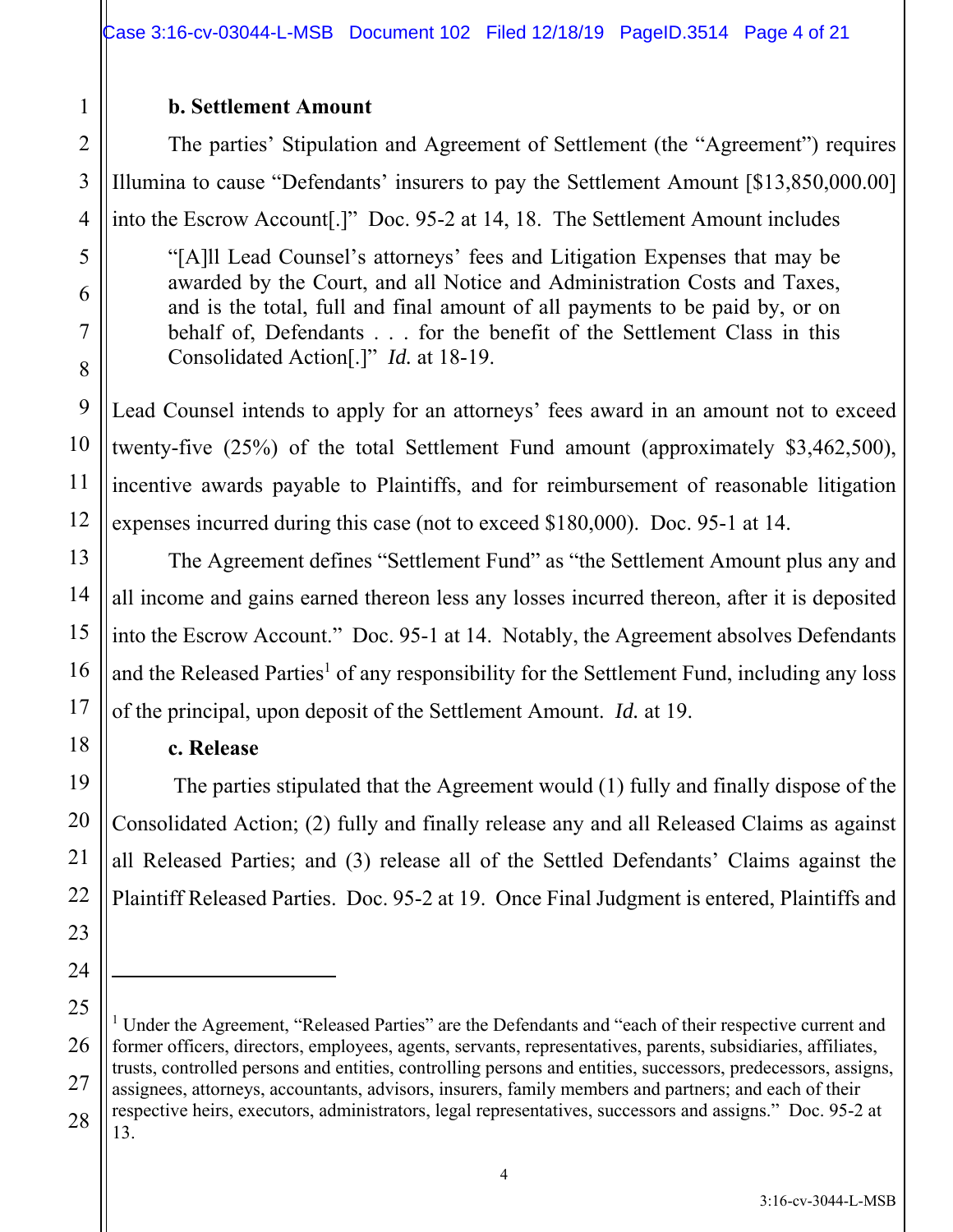4 6 the Settlement Class members will be deemed to have released all Released claims against the Released Parties and forever enjoined from commencing any of the Released Claims against any of the Released Parties, whether in the United States or elsewhere. *Ibid.* "[T]he parties acknowledge and agree that the releases granted herein are intended to release all claims that have been or could have been asserted by Natissisa in the Consolidated Action[.]" *Id.* at 20.

## **d. Cy Pres Doctrine**

 The Agreement makes clear that "no portion of the Settlement Fund will be returned to Illumina" even after all conditions of the Settlement are satisfied and the Effective Date has occurred. Doc. 95-2 at 24. The Agreement calls for any portion of the Net Settlement Fund remaining following distribution, granted the amount limits the effectiveness of a redistribution to the Settlement Class, to be donated to "a nonsectarian charitable organization(s) certified as tax-exempt under United States Internal Revenue Code Section 501(c)(3)[.]" *Ibid.*

#### **e. Notice**

 Within ten (10) days of the filing of this order, Illumina must provide the Claims Administrator, JND Legal Administration, lists of record holders of Illumina common stock during the Class Period. Doc. 95-2 at 29. Illumina's provision of these lists comes at no cost to the Settlement Fund, Lead Counsel or the Claims Administrator. *Ibid.* However, Illumina limits its duty as it only must provide the lists "to the extent such lists are maintained by its stock transfer agent and reasonably available to Illumina upon request." *Id.* at 29-30.

23 24 Once the lists are provided, the Claims Administrator will mail notice [doc. 95-2 at Exh. A-2] to the Settlement Class members if their records have been maintained by or on behalf of Illumina. Doc. 95-2 at 30. The Claims Administrator will also publish Summary Notice [doc. 95-2 at Exh. A-3]. *Ibid.* A copy of the Agreement can be obtained at www.IlluminaSecuritiesSettlement.com.

1

2

3

5

7

8

9

10

11

12

13

14

15

16

17

18

19

20

21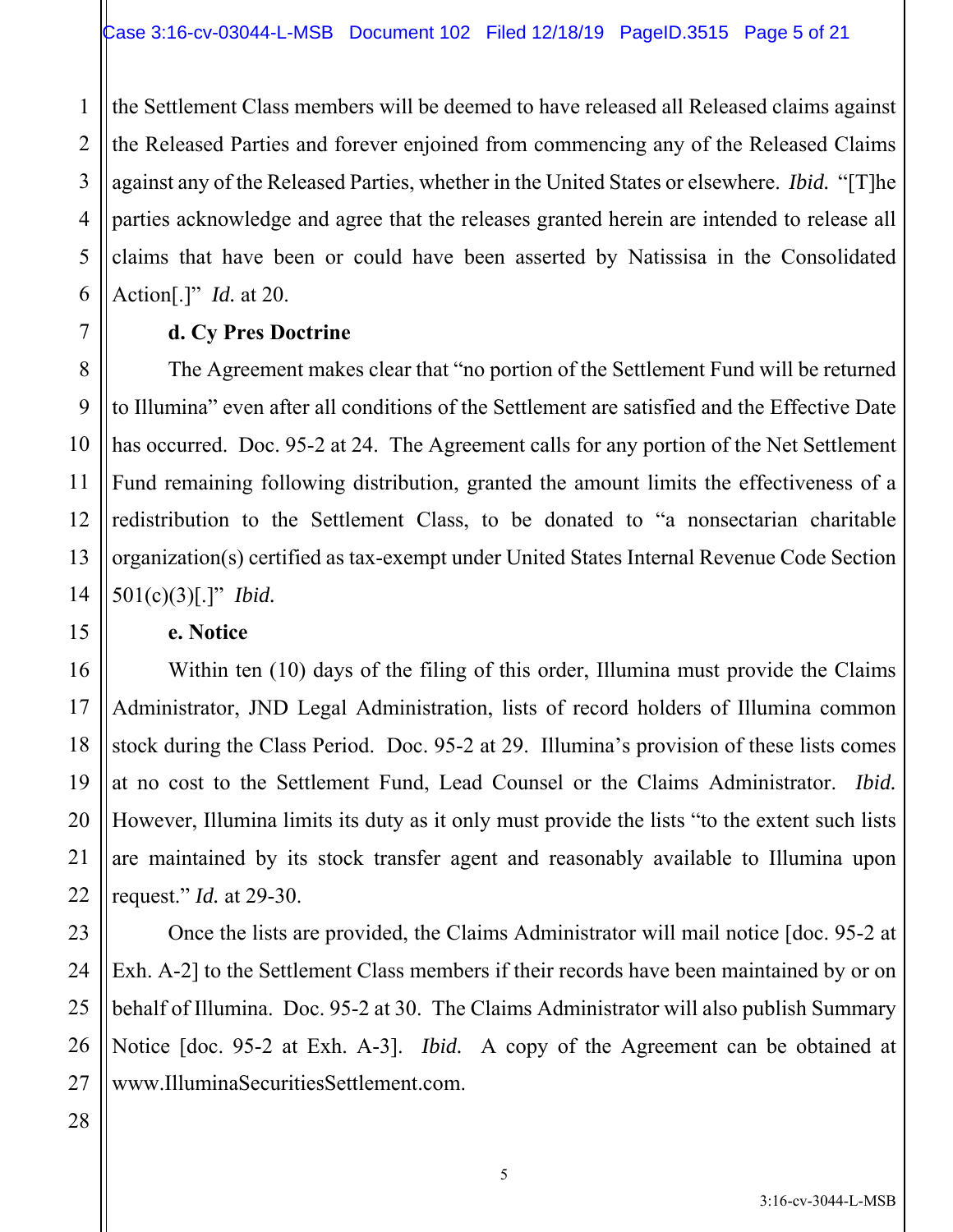1 2 3 4 Defendants must serve notice of the Settlement as required under the Class Action Fairness Act ("CAFA"), 28 U.S.C. § 1715(b), within the time period statutorily set forth and certify that CAFA Notice has been served with Lead Counsel within three (3) business days after service. Doc. 95-2 at 21.

**f. Plan of Allocation**

5

6

7

8

9

10

11

12

13

14

15

16

17

18

19

20

21

A Recognized Loss will be assigned to each Settlement Class member that submits a valid claim (an "Authorized Claimant"). *See* Doc. 95-2 at 70. An Authorized Claimant's Recognized Loss will depend upon the number of Illumina shares purchased or acquired during the Class Period *and* held at the close of trading on October 10, 2016. *Ibid.* The Plan of Allocation as set forth in the long-form Notice of Proposed Settlement reads as follows:

For each share of Common Stock purchased, an Authorized Claimant's Recognized Loss is equal to:

• If the share was purchased during the Class Period and held through January 9, 2017, then the Recognized Loss is equal to the price paid for the share minus \$134.01 (which is the mean trading price of Illumina's Common Stock during the 90-day period following the Class Period);

• If the share was purchased during the Class Period and sold between October 11, 2016 and January 9, 2017, then the Recognized Loss is equal to the price paid for the share minus the greater of (i) \$134.01 or (ii) the price at which you sold the share.

• If the share was purchased during the Class Period and sold on or before October 10, 2016, then the Recognized Loss is \$0. This is because the share was not harmed in accordance with Plaintiffs' theory of liability and, therefore, there are no recoverable damages. *See* Doc. 95-2 at 70.

22 23 24 25 26 This will not be the amount of your payment. *See* Doc. 95-2 at 71. After the deadline for all Authorized Claimants to send in their Proof of Claim forms, the payment you get will be a proportion of the Net Settlement Fund equal to your Recognized Loss divided by the total of each Authorized Claimant's Recognized Losses. *Ibid.* Your payment will be made in cash. *Ibid.* 

- 27  $/$   $/$
- 28 / / /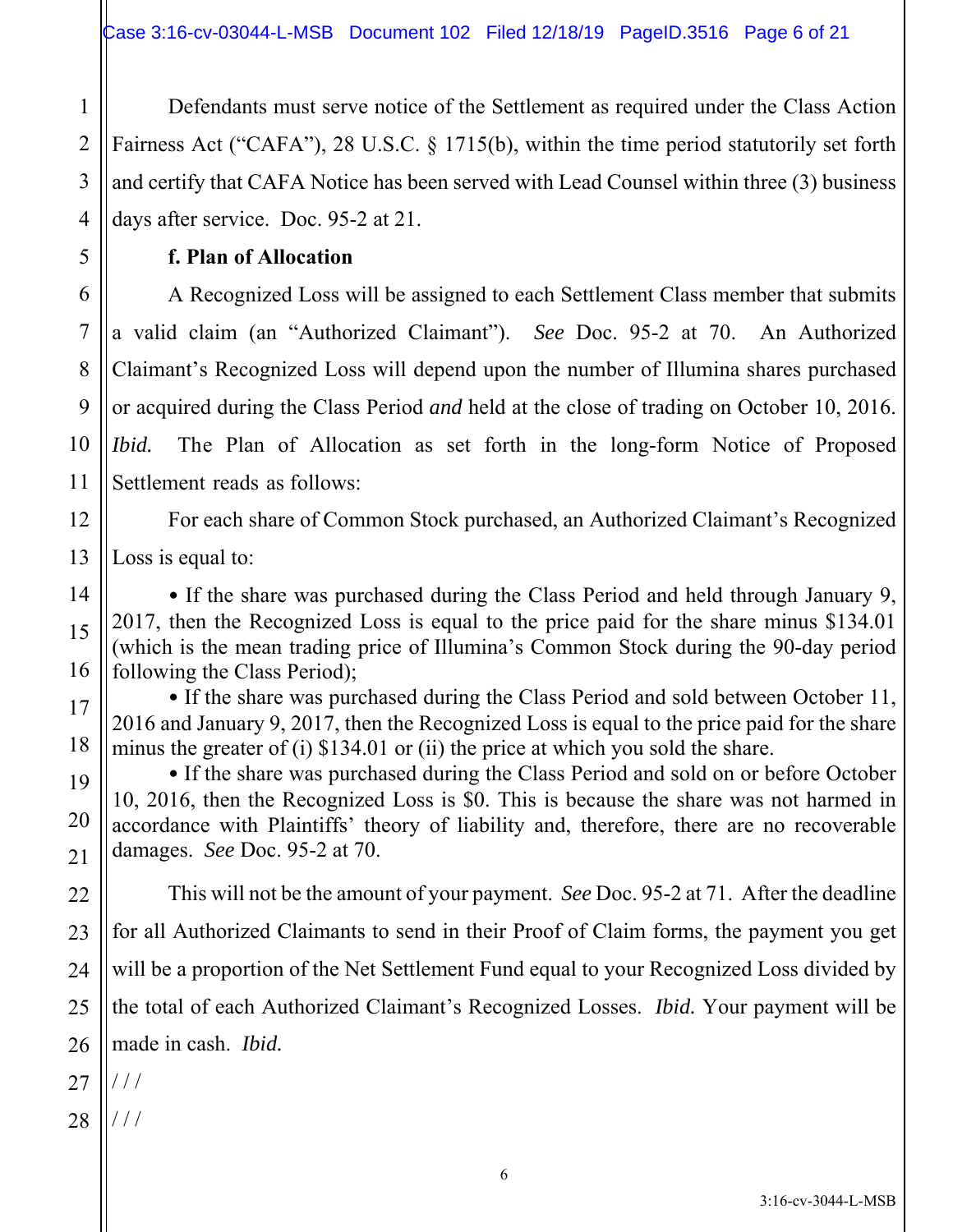The Plan of Allocation also includes the following provisions:

1) An Authorized Claimant will have a Recognized Loss only in connection with damaged shares. Thus, any transaction that resulted in a profit or gain will not be included in an Authorized Claimant's overall Recognized Loss;

2) There shall be no Recognized Loss attributed to any Illumina securities other than Common Stock or to any shares of Common Stock purchased on a foreign exchange;

3) The date of a purchase or sale is the "trade" date and not the "settlement" date;

4) The last-in, first-out basis ("LIFO") will be applied to both purchases and sales;

5) Exercise of option contracts or the conversion of preferred stock into Common Stock will be considered to be purchases or sales of Common Stock as of the date of the exercise or conversion. Your purchase or sale price will be the closing price for the stock on that day, unless otherwise stated herein;

6) No cash payment will be made on a claim where the potential distribution amount is less than \$10. Please be advised that if you did not incur a Recognized Loss as defined in the Plan of Allocation, you will not receive a cash distribution from the Net Settlement Fund, but you will be bound by all determinations and judgments of the Court in connection with the Settlement, including being barred from asserting any of the Released Claims against the Released Parties;

7) No person shall have any claim against Lead Counsel or the Claims Administrator based on the distribution made substantially in accordance with the Stipulation and this Plan of Allocation, or further orders of the Court. In addition, Defendants and Defendants' Counsel have no responsibility for the Plan of Allocation, the administration of the settlement, or the distribution to Settlement Class Members, and no person shall have any claim against Defendants or Defendants' Counsel based on the Plan of Allocation, the administration of the settlement, or the distribution to the Settlement Class Members; and

8) Settlement Class Members who do not submit valid Proof of Claim forms will not share in the settlement proceeds. Settlement Class Members who do not either submit a request for exclusion or submit a valid Proof of Claim form will nevertheless be bound by

1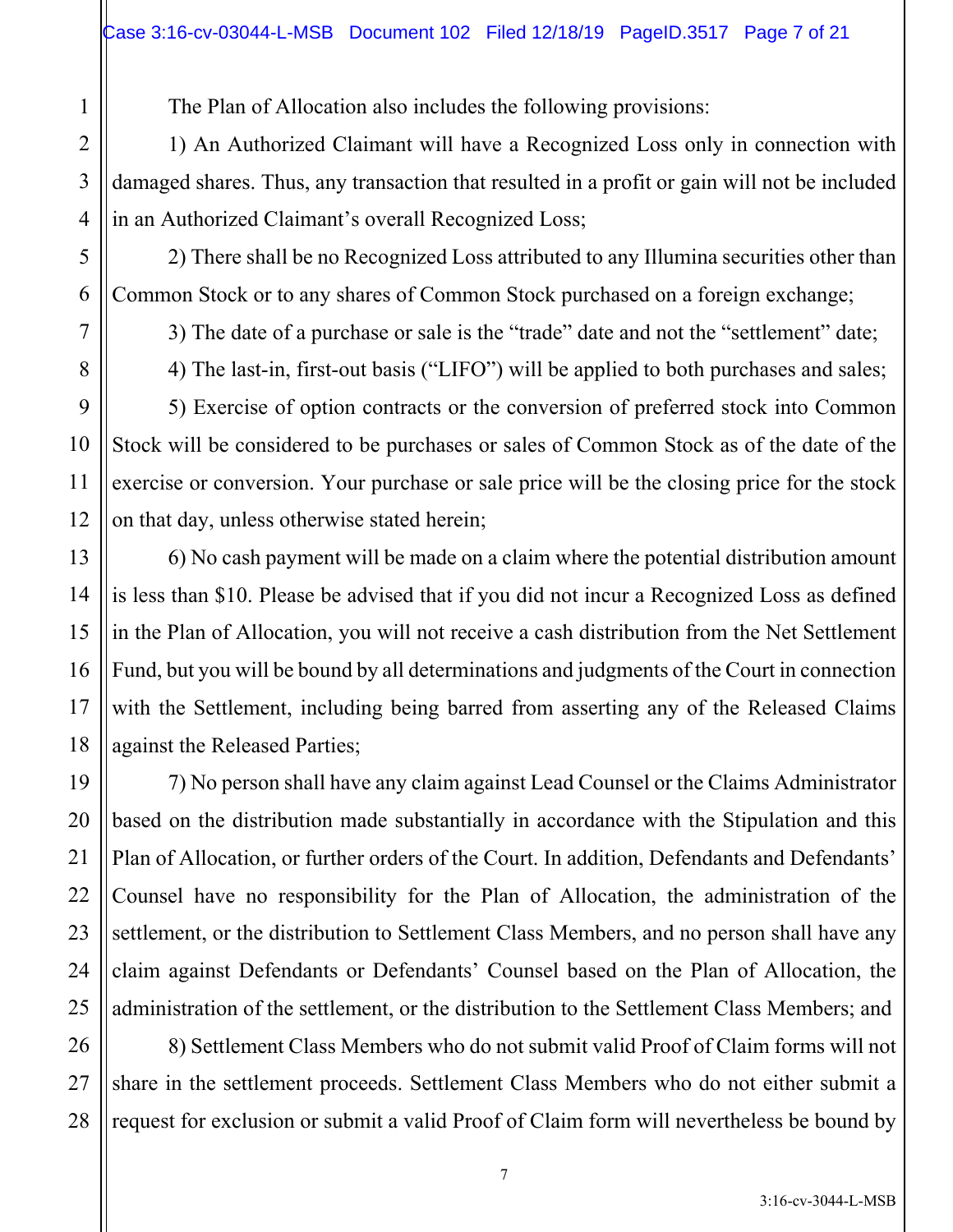the Settlement and the Order and Final Judgment of the Court dismissing this Consolidated Action. *See* Doc. 95-2 at 71-72.

## 2 3 4 5 6 7 8 9 10 11 12 13 14 15 16 17 18 19 20 21 22 23 24 25 26

1

**g. Claims Process** 

A Settlement Class member must complete and sign the Proof of Claim and Release Form to recover from the Settlement Fund. Doc. 95-2 at 82. The Proof of Claim and Release Form contains two parts: Part I deals with identification of each purchaser of record and Part II calls for potential Authorized Claimants to supply all required details of their transaction(s) in Illumina Common Stock. Doc. 95-2 at 83-84. As provided in the Proof of Claim form, Settlement Class members must proceed as follows to recover:

 On the schedules, provide all of the requested information with respect to *all* of your purchases or acquisitions and *all* of your sales of Illumina, Inc. Common Stock which took place at any time from July 26, 2016 through October 10, 2016, inclusive, whether such transactions resulted in a profit or a loss. You must also provide all of the requested information with respect to all of the shares of Illumina, Inc. Common Stock you held at the close of trading on October 10, 2016. Failure to report all such transactions may result in the rejection of your Claim.

• List each transaction in the Class Period separately and in chronological order by trade date, beginning with the earliest. You must accurately provide the month, day, and year of each transaction you list.

 Broker confirmations or other documentation of your transactions in Illumina, Inc. Common Stock should be attached to your Proof of Claim and Release Form. Failure to provide this documentation could delay verification of your Claim or result in rejection of your Claim. *Id.*

To be excluded, a Settlement Class member must send a letter, by mail, to Lead Counsel's office stating the member's desire to be excluded from *In re Illumina Inc. Securities Litigation,* No. 3:16-cv-3044-L-MSB. Doc. 95-2 at 75. In the letter, a Settlement Class member must provide their name, address, telephone number, signature, the number of Illumina shares they purchased or otherwise acquired during the Class Period, and the dates of such purchases or acquisitions. *Ibid.* 

- / / /
- 27  $/$   $/$
- 28  $//$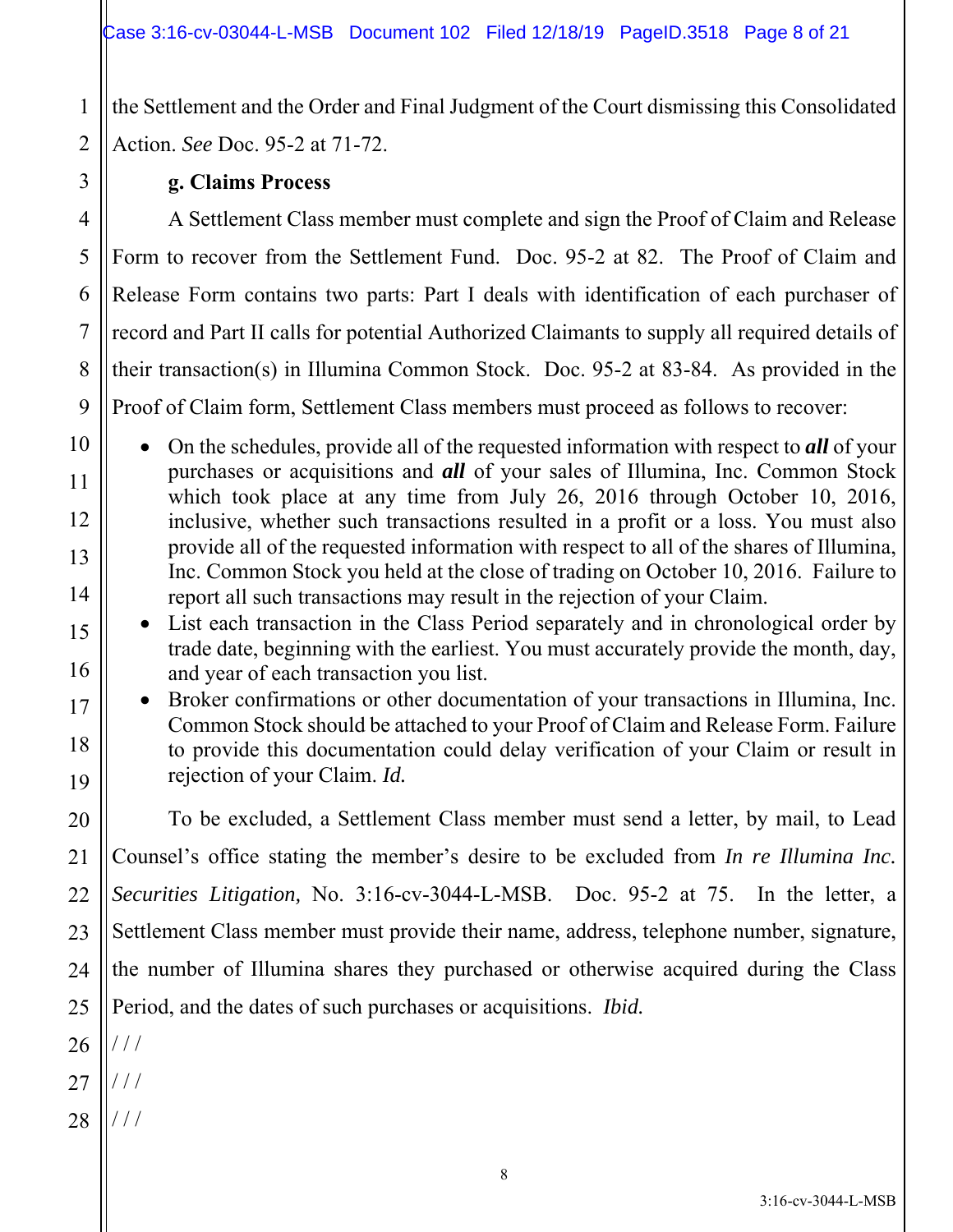## **Discussion**

#### **A. Settlement Terms**

1

2

3

4

5

6

7

8

9

10

11

12

13

14

15

16

17

18

19

20

21

22

23

24

25

26

A class action settlement must be fair, adequate, and reasonable. Fed. R. Civ. P.  $23(e)(2)$ . When, as here, parties reach an agreement before class certification, "courts must peruse the proposed compromise to ratify both the propriety of the certification and the fairness of the settlement." *Staton v. Boeing Co.*, 327 F.3d 938, 952 (9th Cir. 2003). The Ninth Circuit maintains a "strong judicial policy" that favors the settlement of class actions. *Class Plaintiffs v. City of Seattle*, 955 F.2d 1268, 1276 (9th Cir. 1992). The court's responsibility at the preliminary approval stage is to determine whether the settlement falls "within the range of possible approval." *See* Manual for Complex Litigation, Fourth § 21.632 (FJC 2004). If "the proposed settlement appears to be the product of serious, informed, non-collusive negotiations, has no obvious deficiencies, does not improperly grant preferential treatment to class representatives or segments of the class, and falls within the range of possible approval[,]" then preliminary approval the settlements should be granted. *In re Tableware Antitrust Litig.*, 484 F.Supp.2d 1078, 1079 (N.D. Cal. 2007) (quoting Manual for Complex Litigation, Second § 30.44 (FJC 1985)).

#### 1. Product of Non-collusive Negotiations

"Settlements reached with the help of a mediator are likely non-collusive." *Barbosa v. MediCredit, Inc.*, at \*6 (C.D. Cal. May 1, 2015) (citing *Satchell v. Fed. Express Corp.*, 2007 WL 1114010, at \*4 (N.D. Cal. Apr. 13, 2007) ("The assistance of an experienced mediator in the settlement process confirms that the settlement is non-collusive.")). The Parties here engaged in formal mediation before an experienced mediator for a full day, after completing discovery. Following a full day of negotiation, the parties tentatively agreed to a settlement with the mediator's assistance. As such, the Court finds that this settlement was the product of arm's-length negotiation. Accordingly, the Court finds this factor weighs in favor of approval.

27  $///$ 

28  $//$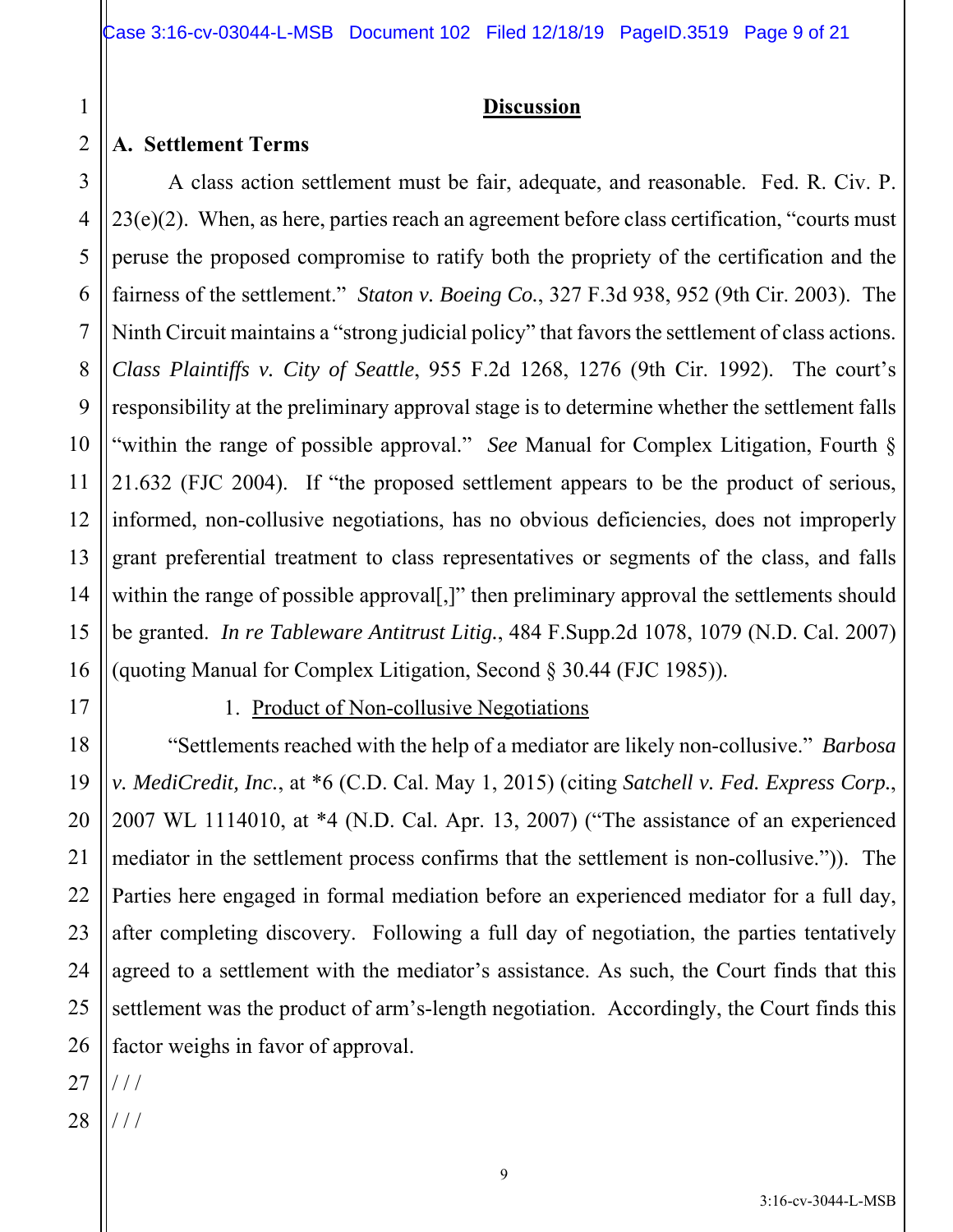1 2

3

4

5

6

7

8

9

10

11

#### 2. Obvious Deficiencies

A *cy pres* award must qualify as "the next best distribution" to giving the funds directly to class members. *See Dennis v. Kellogg Co.* 697 F.3d 858, 865 (9th Cir. 2012). For that reason, "[n]ot just any worthy recipient can qualify as an appropriate *cy pres* beneficiary. *Id.* The Ninth Circuit "require[s] that there be a driving nexus between the plaintiff class and the *cy pres* beneficiaries." *Id.* (citations omitted). A *cy pres* award must be "guided by (1) the objectives of the underlying statute(s) and the interests of the silent class members, and must not benefit a group too remote from the plaintiff class[.]" *Id.* (internal quotation marks omitted) (citing *Nachshin v. AOL, LLC*, 663 F.3d 1034, 1039 (9th Cir. 2011) and *Six Mexican Workers v. Ariz. Citrus Growers*, 904 F.2d 1301, 1305 (9th Cir. 1990)).

12 13 14 15 16 17 18 19 20 21 22 23 24 25 26 27 Here, the Agreement calls for any portion of the Net Settlement Fund remaining following distribution, granted the amount limits the effectiveness of a redistribution to the Settlement Class, to be donated to "a nonsectarian charitable organization(s) certified as tax-exempt under United States Internal Revenue Code Section 501(c)(3)[.]" Doc. 95-2 at 24. While the Agreement makes clear that "no portion of the Settlement Fund will be returned to Illumina" even after all conditions of the Agreement are satisfied and the Effective Date has occurred, the Court still finds the potential *cy pres* distribution lacking in light of the *Six Mexican Workers* standards. The distribution wholly fails to address the objectives of the federal securities law statutes underpinning this Consolidated Action. The distribution bears no relation to the Plaintiff Class. In consideration of the geographic scope of the class, the proposed *cy pres* award must at least conceivably benefit a national recipient that has an apparent relation to the objectives of the underlying statutes. If a suitable *cy pres* beneficiary cannot be located, the Court could consider escheating the remaining funds to the United States Treasury. *Nachshin*, 663 F.3d at 1041 (see citing *Six Mexican Workers*, 904 F.2d at 1309)). As currently drafted, the Court finds the Agreement's *cy pres* award recipient is deficient.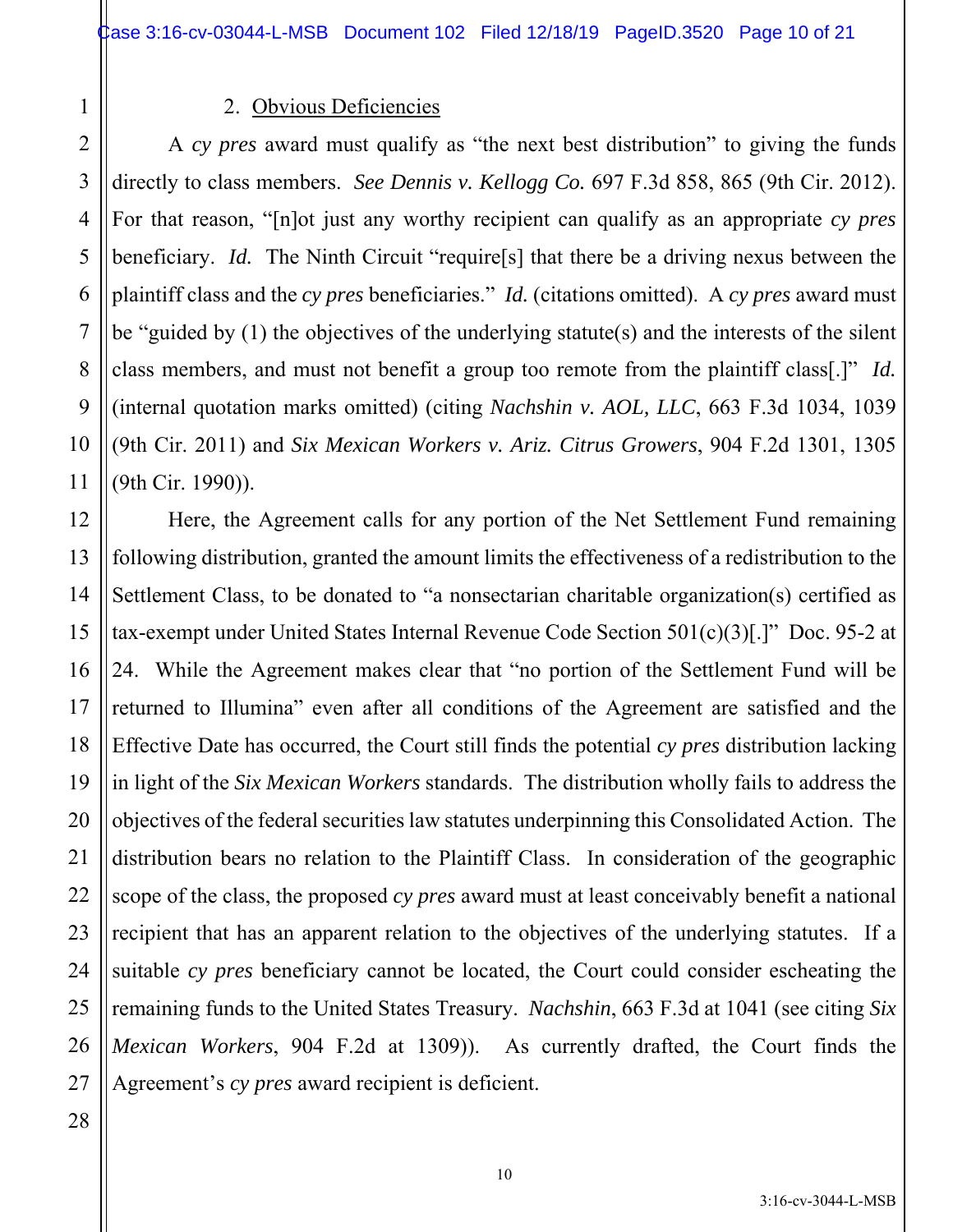1 2 3 4 5 6 7 8 9 10 11 12 13 14 15 16 17 18 19 20 "[T]he district court has a fiduciary duty to look after the interests of [] absent class members." *Allen v. Bedolla*, 787 F.3d 1218, 1223 (9th Cir. 2015) (citation omitted). Here, the Agreement pardons Defendants and the Released Parties of any responsibility for the Settlement Fund, including any loss of the principal, upon deposit of the Settlement Amount. *Id.* at 19. "Up to \$200,000 of the Settlement Fund may be held in an interestbearing bank account insured by the FDIC." *Id.* at 22. The Agreement calls for an Escrow Agent to invest the remaining portion of the Settlement Fund in either (1) United States Agency or Treasury Securities having maturities of 180 days or less, money market mutual funds comprised of investments secured by the full faith and credit of the United States government; or (2) an interest-bearing account insured by the FDIC. *Ibid.* The Released Parties will not benefit from or be liable for any investment decisions made by the Escrow Agent. *Ibid.* The Settlement Fund and any party with an interest in the Settlement Fund, including the Settlement Class, bears all risk of loss related to the investment of the Settlement Amount. *Ibid.* The Court finds that risking the principal balance of the Settlement Fund by investing the absent class members' funds, even in conservative financial vehicles, is not reasonable in light of the claims in the underlying Consolidated Action. Accordingly, the principal balance of the Settlement Fund shall be guaranteed against loss of the principal amount by the Escrow Agent if it chooses to invest the Settlement Fund balance into securities. Notwithstanding, this Court has jurisdiction over the subject matter of this litigation and all of its parties, including Class Members.

21

22

23

24

25

26

27

28

## 3. No Preferential Treatment

"Although [the Ninth Circuit] ha[s] approved incentive awards for class representatives in some cases, [it has instructed] district courts to scrutinize carefully the awards so that they do not undermine the adequacy of the class representatives." *Radcliffe v. Experian Solutions Inc.*, 715 F.3d 1157, 1163 (9th Cir. 2013) (reversing the district court's class action settlement approval). In *Radcliffe*, the court questioned, but did not determine whether class representatives could be expected to fairly evaluate whether awards ranging from \$26 to \$750 are a fair settlement value when they would receive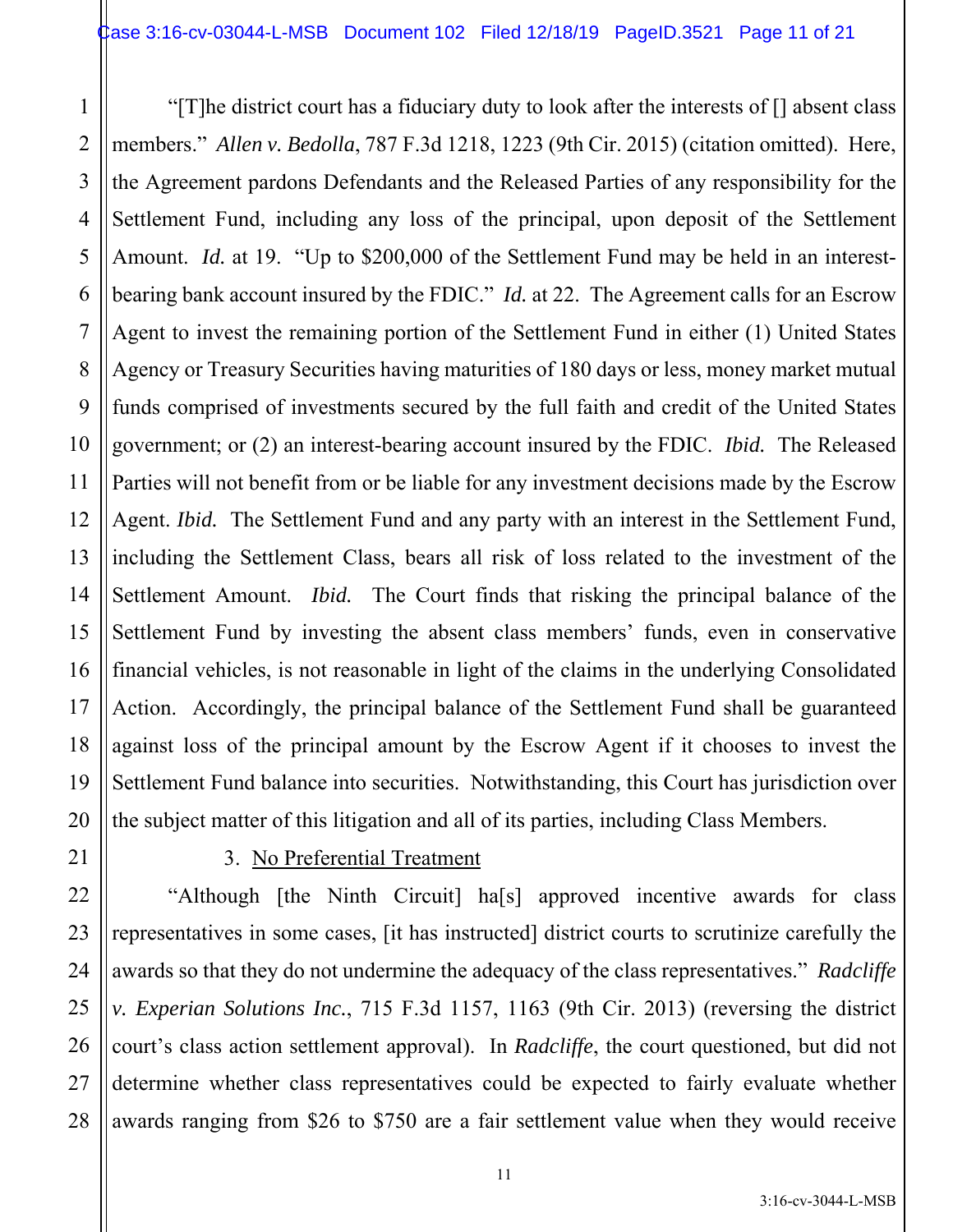1 2 3 4 5 6 \$5,000 incentive awards. *Id.* at 1165. The Ninth Circuit in *In re Online DVD-Rental Antitrust Litigation*, 779 F.3d 934 (9th Cir. 2015) revealed that it examines the following factors when evaluating incentive awards: "the number of named plaintiffs receiving incentive payments, the proportion of the payments relative to the settlement amount, and the size of each payment." *Id.* at 947 (citing *Staton v. Boeing Co.*, 327 F.3d 938, 977 (9th Cir. 2003)).

7 8 9 10 11 12 13 14 15 16 17 18 19 20 21 22 23 24 25 Here, the class representative service awards amounts will be scrutinized upon motion for final approval. Lead Counsel will request the Court award Plaintiffs incentive awards as follows: \$25,000 for Natissisa and/or Anton Agoshkov; \$1,000 for Braden Van Der Wall; and \$1,000 for Steven Romanoff. Doc. 95-2 at 77. "Plaintiffs estimate the average cash recovery [to absent class members] per share of Illumina Common Stock will be approximately \$1.67 (assuming claims representing all damaged shares are filed)[.]" The justification given for these rewards amounts is for Plaintiffs' active participation in the Consolidated Action. *Id.* Using the *Staton* factors, each named plaintiff is receiving an incentive award under the Agreement of which, the maximum amount of incentive awards, collectively, would equate to less than one percent of the total settlement amount. Each payment is capped at a modest amount, and these awards merely compensate the class representatives for the risk they assumed and the successful assistance they provided in this case. For example, the Natissisa participated in discovery, was deposed, served a number of non-party subpoenas, and filed a motion to compel. Doc. 95-1 at 11-12. However, Lead Counsel should make a showing why the class representatives, specifically Natissisa, are still able to adequately represent the absent class members. The Court finds the class representatives may adequately represent the class in light of their levels of participation in a complicated case in which the absent class members will receive monetary relief without any effort. Accordingly, this factor does not weigh against approval.

#### 26

#### 4. Attorneys' Fee Award and Timing of Payment

27 28 In order to determine the fairness and adequacy of a settlement, "a district court must carefully assess the reasonableness of a fee amount spelled out in a class action settlement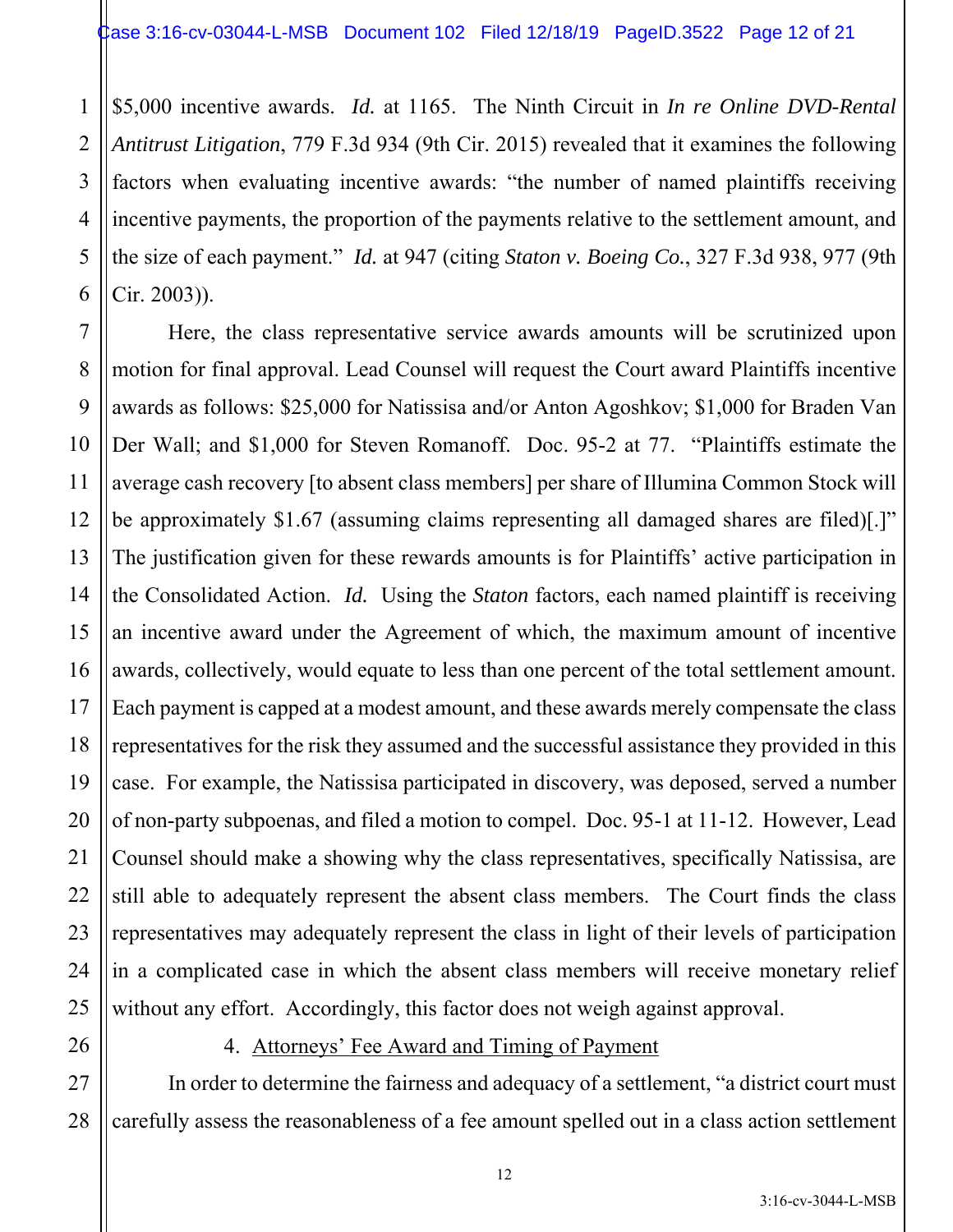1 2 3 4 5 6 agreement." *Staton*, 327 F.3d at 963."In a certified class action, the court may award reasonable attorney's fees and nontaxable costs that are authorized by law or by the parties' agreement." Fed. R. Civ. P. 23(h). "[C]ourts have an independent obligation to ensure that the award, like the settlement itself, is reasonable, even if the parties have already agreed to an amount." *In re Bluetooth Headset Prods. Liab. Litig.*, 654 F.3d 935, 941 (9th Cir. 2011) (citations omitted).

7 8 9 10 11 12 13 14 15 16 17 18 19 20 21 22 23 24 25 26 In a common fund case, district courts may use either the percentage-of-the-fund method or the lodestar method to calculate an appropriate attorneys' fee award. *Viciano v. Microsoft Corp.*, 290 F.3d 1043, 1047 (9th Cir. 2002); *In re Wash. Pub. Power Supply Sys. Sec. Litig.*, 19 F.3d 1291, 1295 (9th Cir. 1994). "The typical range of acceptable attorneys' fees in the Ninth Circuit is 20% to 33 1/3% of the total settlement value[.]" *Vasquez v. Coast Valley Roofing, Inc.*, 266 F.R.D. 482, 491 (E.D. Cal. 2010). When applying the percentage-of-the-fund method, an attorneys' fee award of "twenty-five percent is the 'benchmark' that district courts should award." *In re Pac. Enters. Sec. litig.*, 47 F.3d 373, 379 (9th Cir. 1995) (citing *Six (6) Mexican Workers v. Ariz. Citrus Growers*, 904 F.2d 1301, 1311 (9th Cir. 1990)). Court "may adjust the benchmark when special circumstances indicate a higher or lower percentage would be appropriate." *In re Pac. Enters. Sec. Litig.*, 47 F.3d at 379 (citing *Six (6) Mexican Workers*, 904 F.2d at 1311). The following factors have been used as grounds to adjust the percentage upward or downward: (1) the results achieved; (2) the risks of litigation; (3) the skill required and the quality of the work; (4) the contingent nature of the fee; (5) the burdens carried by the class counsel; and (6) the awards in similar cases. *Monterrubio v. Best Buy Stores, LP*, 291 F.R.D. 443, 455 (E.D. Cal. 2013) (citation omitted); *Craft v. San Bernardino*, 624 F.Supp.2d 1113, 1116-17 (C.D. Cal. 2008). Any class member must be allowed an opportunity to object to the fee motion itself, aside from any objection the class member may have to the preliminary notice that such a motion will be filed. *See In re Mercury Interactive Corp. Sec. Litig.* 618 F.3d 988, 993-95 (9th Cir. 2010).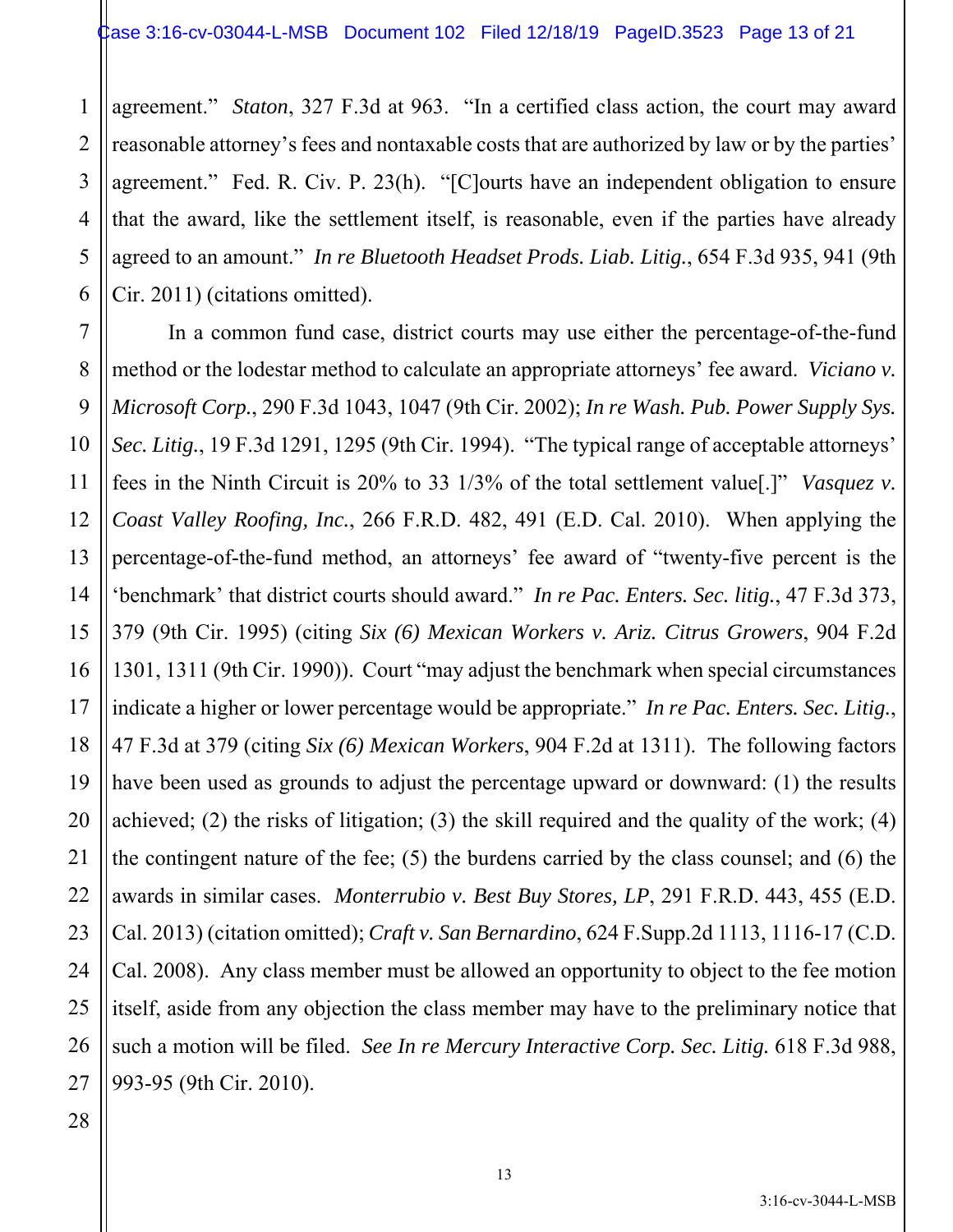Under the Agreement, the Parties have agreed that Class Counsel can apply for an award from the Settlement not to exceed 25% (\$3,462,500) of the Settlement Value. Doc. 95-2 at 76. Class Counsel is also entitled to "apply for reimbursement of their out-ofpocket litigation expenses up to \$180,000, that were advanced in connection with the Consolidated Action." *Ibid.* Lead Counsel contends that the fees "are within the range of fees awarded to class counsel under similar circumstances in other cases of this type." *Ibid*. However, no cases or citation were provided at this time for support. The Court will scrutinize Class Counsel's request for an award of Class Counsel's attorneys' fees, costs, and expenses more closely upon filing of the application for reasonable attorneys' fees and incentive awards. At this point, the Court finds the Class Counsel's award provision reasonable because of its language that Class Counsel may *apply* for an award *up to* 25% of the Settlement Fund.

16 20 24 To date, Lead Counsel has not been paid for their services in this litigation on behalf of Plaintiffs and the Settlement Class nor for their substantial out-of-pocket expenses." *Id.*  at 76. The Agreement demands that Lead Counsel be paid any amounts awarded in the Court's later attorneys' fees order from the Escrow Account within three (3) days of that order's filing, notwithstanding any appeal or collateral attack. Doc. 95-2 at 28. The Agreement also obligates Lead Counsel to refund any "attorneys' fess and Litigation Expenses that have been paid, plus interest thereon at the same rate as would have been earned had those sums remained in the Escrow Account[,]" to the extent the attorneys' fess order is later reversed or modified. The Court finds this timing is reasonable as it compensates Lead Counsel for its unpaid efforts as soon as practicable without forfeiting protection of the Settlement Fund's principal held in the Escrow Account. Therefore, this factor weighs in favor of approval.

1

2

3

4

5

6

7

8

9

10

11

12

13

14

15

17

18

19

21

22

23

25

## 5. Effectiveness of Distribution of Class Relief

26 27 28 The Court considers "the effectiveness of [the] proposed method of distributing relief to the class." Fed. R. Civ. P.  $23(e)(C)(ii)$ . While left to the Court's discretion, "[a]pproval of a plan of allocation of settlement proceeds in a class action . . . is governed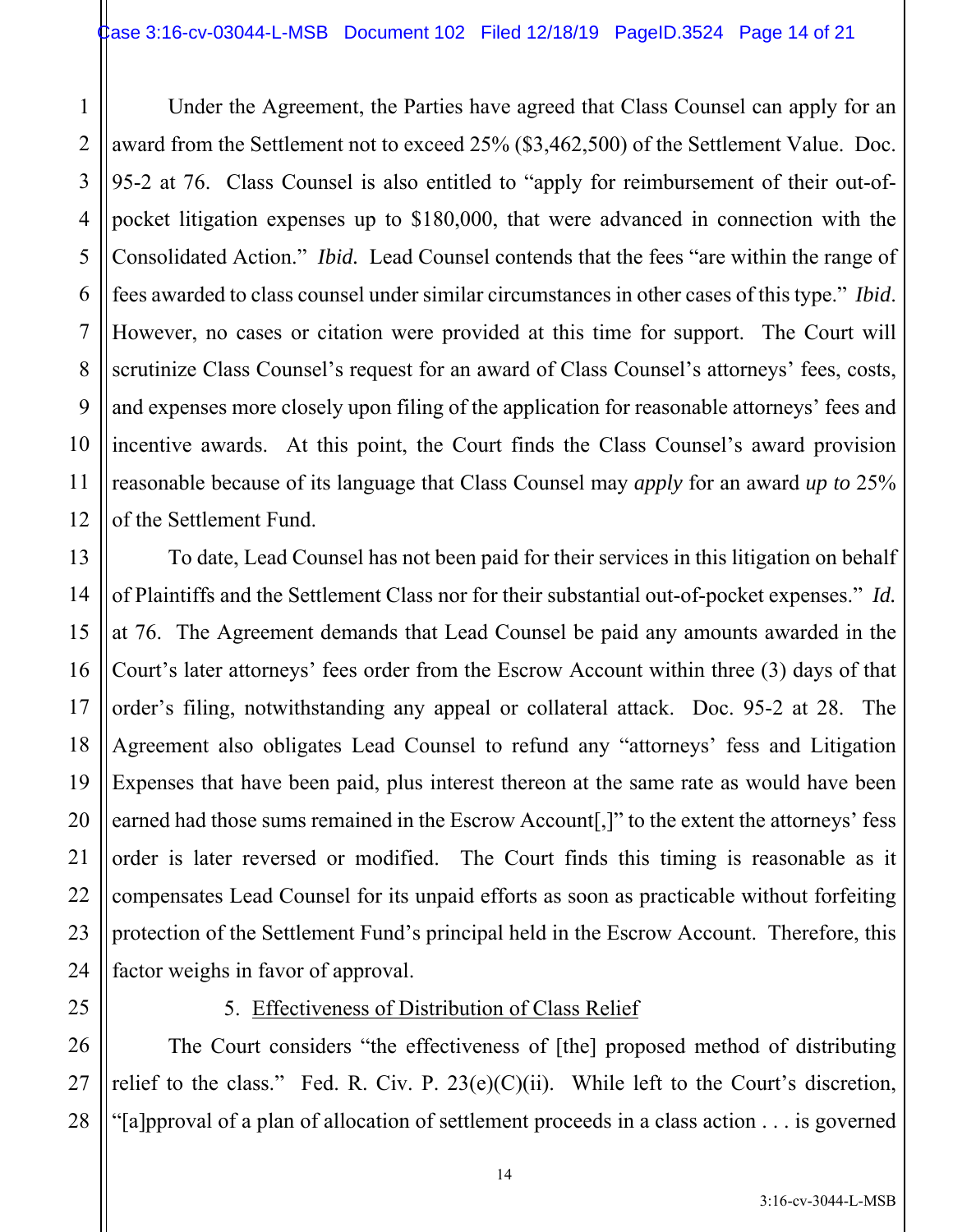by the same standards of review applicable to approval of the settlement as a whole; the plan must be fair, reasonable and adequate." *Hefler v. Wells Fargo & Co.*, 2018 WL 6619983, \*12 (N.D. Cal. Dec. 18, 2018) (quoting *In re Oracle Sec. Litig.*, 1994 WL 502054, at \*1-2 (N.D. Cal. June 16, 1994) (see *Class Pls. v. City of Seattle*, 955 F.2d 1268, 1284-85 (9th Cir. 1992))).

6 9 10 12 13 14 15 The Plan of Allocation outlined above correlates each Settlement Class members' recovery to the timing of any sales or purchases of Illumina common stock to calculate each Settlement Class member's Recognized Loss. *See* Doc. 95-2 at 71. Each Settlement Class member will then receive a cash payment in proportion of the Net Settlement Fund equal to their Recognized Loss divided by the total of each Settlement Class member's Recognized Loss. *Ibid.* The Court finds that "[i]t is reasonable to allocate the settlement funds to class members based on the extent of their injuries or the strength of their claims on the merits." *In re Omnivision Techs., Inc.*, 559 F.Supp.2d 1036, 1045 (N.D. Cal. 2008). The Court also finds that the Settlement treats absent class members equitably relative to each other. Therefore, this factor weighs in favor of approval.

16

17

18

19

20

21

1

2

3

4

5

7

8

11

#### 6. Cost, Risks, and Delay of Trial and Appeal

"[S]ettlement avoids the risks of extreme results on either end, *i.e.*, complete or no recovery. Thus, it is plainly reasonable for the parties at this stage to agree that the actual recovery realized, and risks avoided here outweigh the opportunity to pursue potentially more favorable results through full adjudication." *Dennis v. Kellogg Co.*, 2013 WL 6055326, at \*3 (Nov. 14, 2013).

22 23 24 25 26 27 28 The Court concludes that the strength of Plaintiffs' case, risk, expense, complexity, and risk of maintaining class status throughout trial factors weighs in favor of approving settlement. Plaintiffs recognize that settlement prevails over the substantial risks of continued litigation. Doc. 95-1 at 17-18. Whether the alleged misrepresentation in this case was "forward-looking" and thus protected under the safe harbor provision of the Exchange is a critical risk to Plaintiffs' case. Defendants would likely challenge this issue by introducing evidence that could prove dispositive at summary judgment. Another issue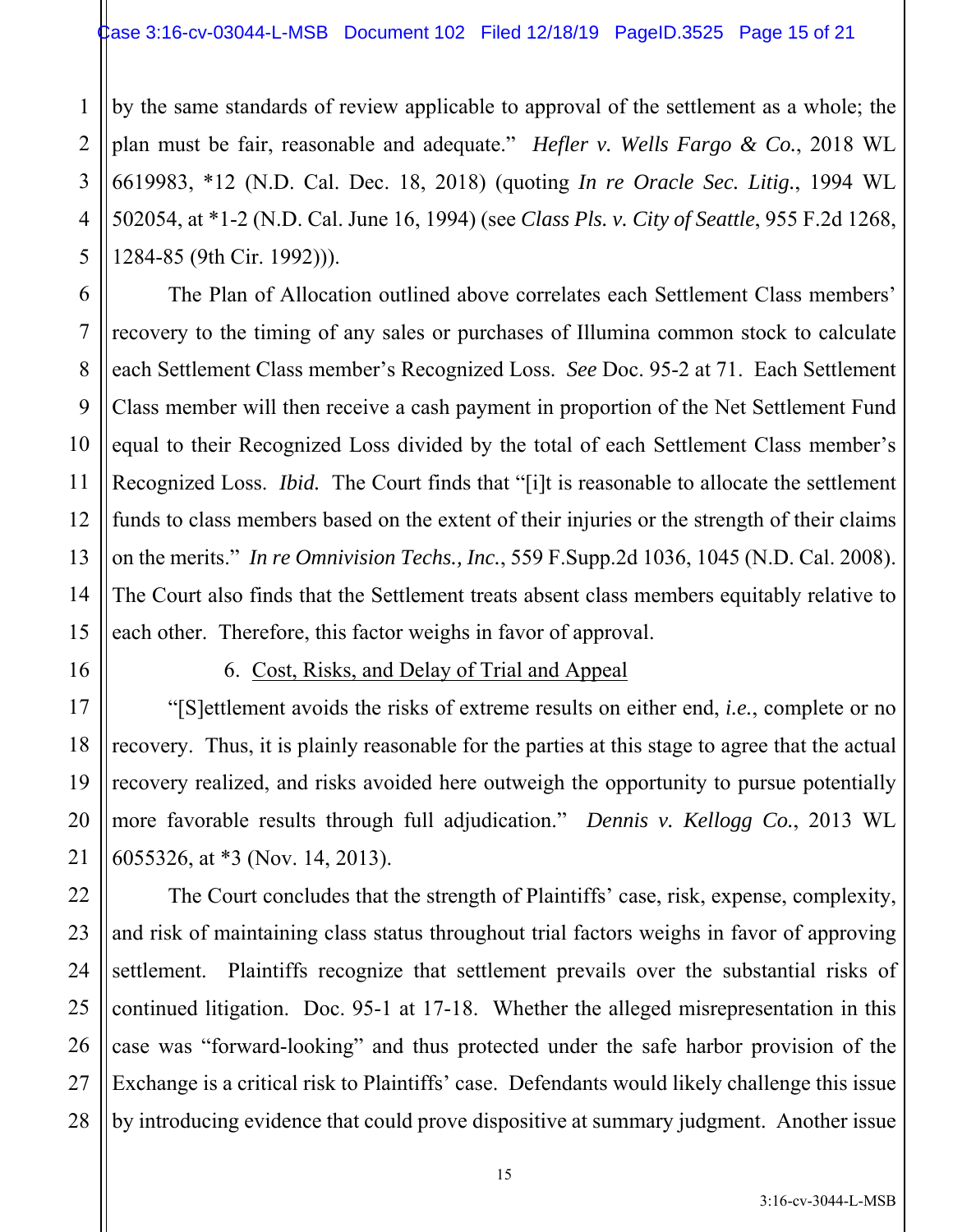1 2 3 4 5 6 7 that Defendants would challenge in continued litigation is Plaintiffs' ability to prove damages. Either issue would be appealed by the non-prevailing party; therefore, considerable expenditure and delay of any recovery by Settlement Class members, assuming Plaintiffs actually succeed, would arise in further litigation. Moreover, continued litigation could prove to be difficult, expensive, time consuming, and possibly fruitless as a motion for class certification was contested and pending prior to settlement. Thus, this factor tilts in favor of approval.

8

16

17

20

21

22

## 7. Rule 23(e)(3) Agreements

9 10 11 12 13 14 15 In a Supplemental Agreement, separate from the parties' stipulation, the parties gave Illumina the right to terminate the Settlement if the "Opt-Out Threshold" is exceeded. Docs. 95-1 at 20-21, 95-2 at 11. The Court finds the content and confidentiality of the Supplemental Agreement adequate and reasonable under the circumstances. *See Hefler v. Wells Fargo & Co.*, 2018 WL 6619983, \*7 (N.D. Cal. 2018); *see also Spann v. J.C. Penney Corp.*, 314 F.R.D. 312, 329 (C.D. Cal. 2016) (compiling cases). Therefore, the Rule 23(e)(3) agreement does not weigh against approval.

## **B. Conditional Class Certification**

18 19 When evaluating a class action settlement, courts must pay "undiluted, even heightened attention" to the class certification requirements. *Amchem Prods., Inc. v. Windsor*, 521 U.S. 591, 620 (1997).

## 1. Numerosity

23 24 25 26 27 28 If "the class is so large that joinder of all members is impracticable[,]" the numerosity requirement is satisfied. Fed. R. Civ. P.  $23(a)(1)$ . Here, the numerosity requirement is satisfied as it is asserted here that, while the exact number of class members is unknown, the number of Settlement Class members exceeds any number practicable for joinder. Doc. 95-1 at 24. Illumina had over 90 million common stock shares outstanding during the Class Period. *Id.* For that reason, the Court presumes thousands of potential Class Members owned that amount of outstanding common stock. *See In re Applied Micro Circuits Corp. Sec. Litig.*, 2003 WL 25419526, \*8 (S.D. Cal. July 15, 2003).

3:16-cv-3044-L-MSB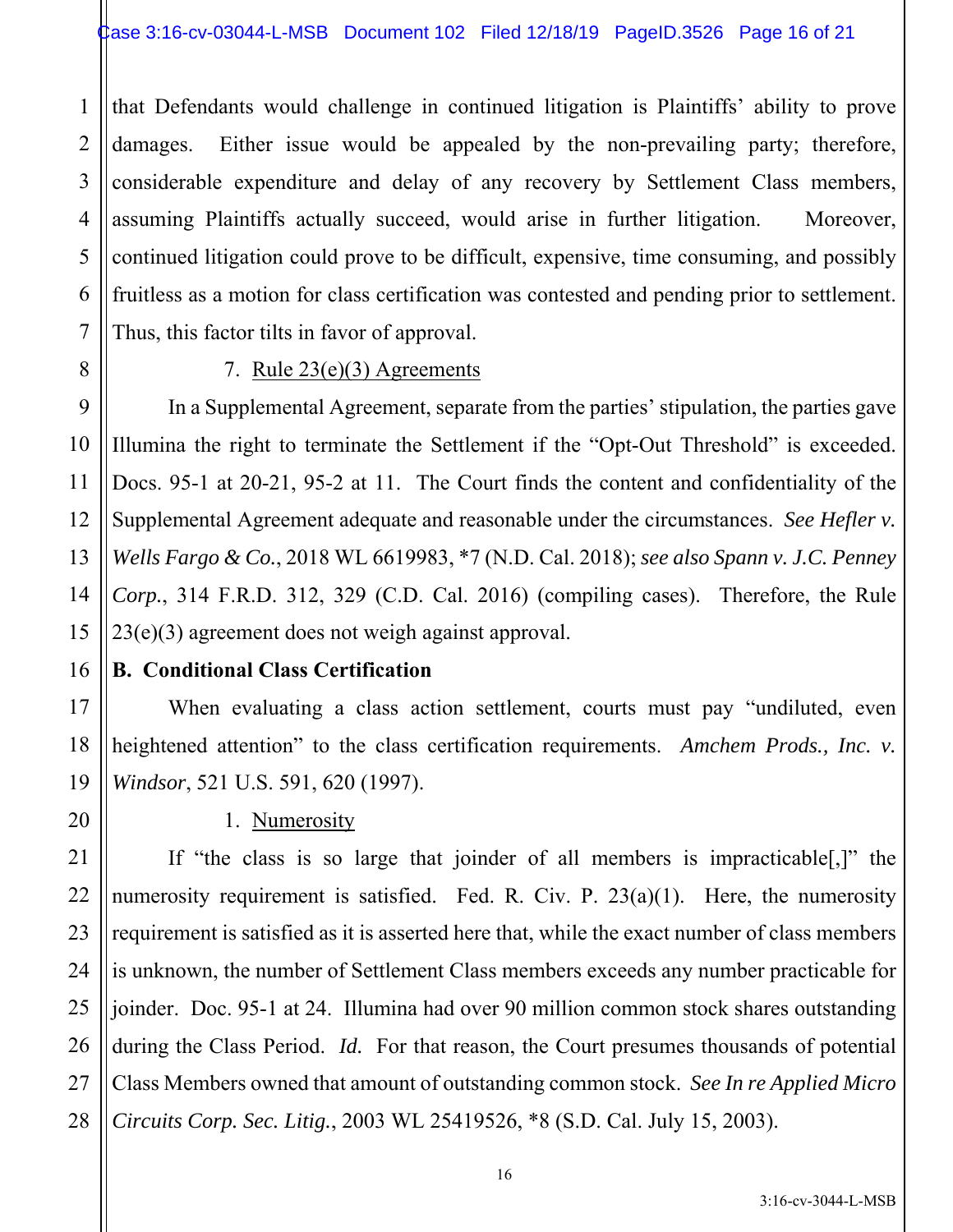## 2. Commonality

1

2

3

4

5

6

7

15

16

17

18

19

20

21

22

23

24

"The crux of . . . commonality [is] the rule requiring a plaintiff to show that 'there are questions of law or fact common to the class.'" *Wal-Mart Stores, Inc. v. Dukes*, 564 U.S. 338, 349 (2011). The common contention "must be of such a nature that it is capable of classwide resolution—which means that determination of its truth or falsity will resolve an issue that is central to the validity of each one of the claims in one stroke." *Id.* at 350. Plaintiffs point out the following questions of law and fact common to the class:

8 9 (1) Whether the federal securities laws were violated by Defendants' acts as alleged in the Amended Complaint;

10 11 (2) Whether the misstatements and omissions alleged herein were made with scienter;

12 13 14 (3) Whether Defendants' statements to the investing public during the Class Period misrepresented material facts about Illumina's ability to correctly forecast declining instrument sales;

(4) Whether Defendants acted knowingly or recklessly in issuing false and misleading financial statements;

(5) Whether the prices of Illumina common stock during the Class Period were artificially inflated because of Defendants' conduct complained of herein; and

(6) To what extent the Settlement Class members have sustained damages, and the proper measure of damages. Doc. 95-1 at 25.

The Court finds that determination of the truth or falsity of the abovementioned questions would necessarily determine the validity of the claims of each class member. Accordingly, the commonality requirement is satisfied.

3. Typicality

25 26 27 28 Typicality requires "the claims or defenses of the representative parties [to be] typical of the claims or defenses of the class[.]" Fed. R. Civ. P. 23(a)(3). The Ninth Circuit has found the typicality requirement satisfied when the named plaintiffs do not set forth different claims or subject a defendant to setting forth unique defenses from those brought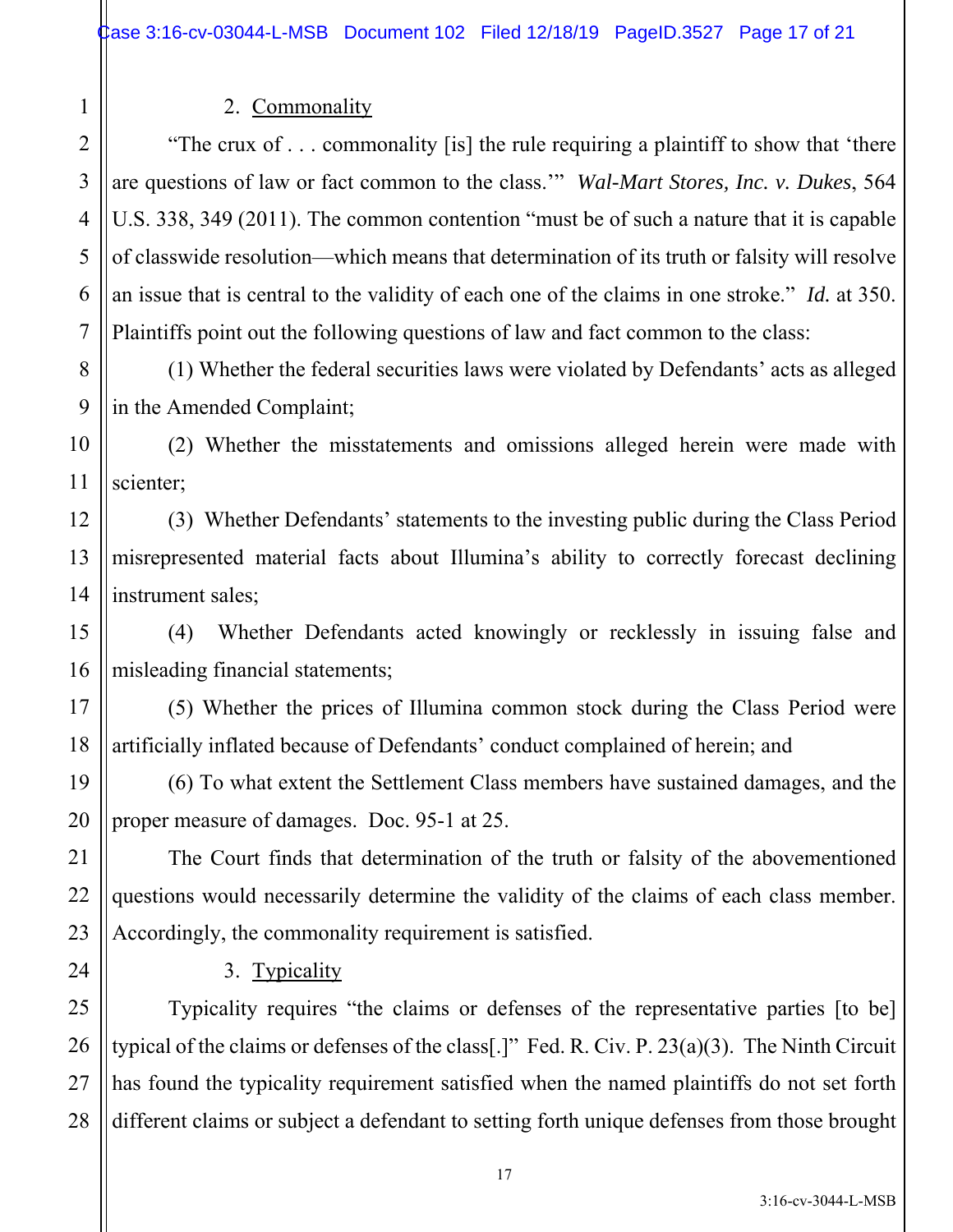by any other class member. *See e.g., Kayes v. Pacific Lumber Co.*, 51 F.3d 1449, 1463 (9th Cir. 1995). Plaintiffs contend the typicality requirement is satisfied because Defendants' alleged course of conduct uniformly affected all Settlement Class member. Doc. 95-1 at 25. Also, Plaintiffs' claims are typical of other Settlement Class members who were allegedly injured when Illumina's inability to forecast declining sales of its instruments came to light. *Id.* at 26. The Court agrees. As such, the typicality requirement is satisfied.

#### 4. Adequacy

Adequacy evaluates whether "the representative parties will fairly and adequately protect the interests of the class." Fed. R. Civ. P. 23(a)(4). A named plaintiff adequately represents a class if the plaintiff "does not have conflicts of interest with the proposed class" and is "represented by qualified and competent counsel." *See Wal-Mart Stores, Inc.*, 564 U.S. at 350 n.5. Here, the Court agrees with Plaintiffs' contentions that they have been committed to prosecuting this case and have reached a resolution in the best interests of the Settlement Class. Doc. 95-1 at 26. The Court also finds that class counsel is competent. Accordingly, the adequacy requirement is satisfied.

Therefore, Plaintiffs satisfied each Rule 23(a) class certification prerequisite.

5. Type of Class Action

Plaintiffs contend that certification is appropriate here because questions of law or fact common to members of the Settlement Class predominate over any questions affecting only individual members, and the superior method of fairly and efficiently adjudicating the action is through class action. Doc. 95-1 at 26-27 (citing *Amchem Prods., Inc. v. Windsor*, 521 U.S. 591, 607 (1997)).

Predominance weighs "whether proposed classes are sufficiently cohesive to warrant adjudication by representation." *Hanlon v. Chrysler Corp.*, 150 F.3d 1011, 1022 (9th Cir. 1998). "Rule  $23(b)(3)$  requires a showing that questions common to the class predominate." *Amgen, Inc. v. Connecticut Retirement Plans and Trust Funds*, 568 U.S. 455, 459 (2013). The predominance requirement is satisfied as questions of fact and law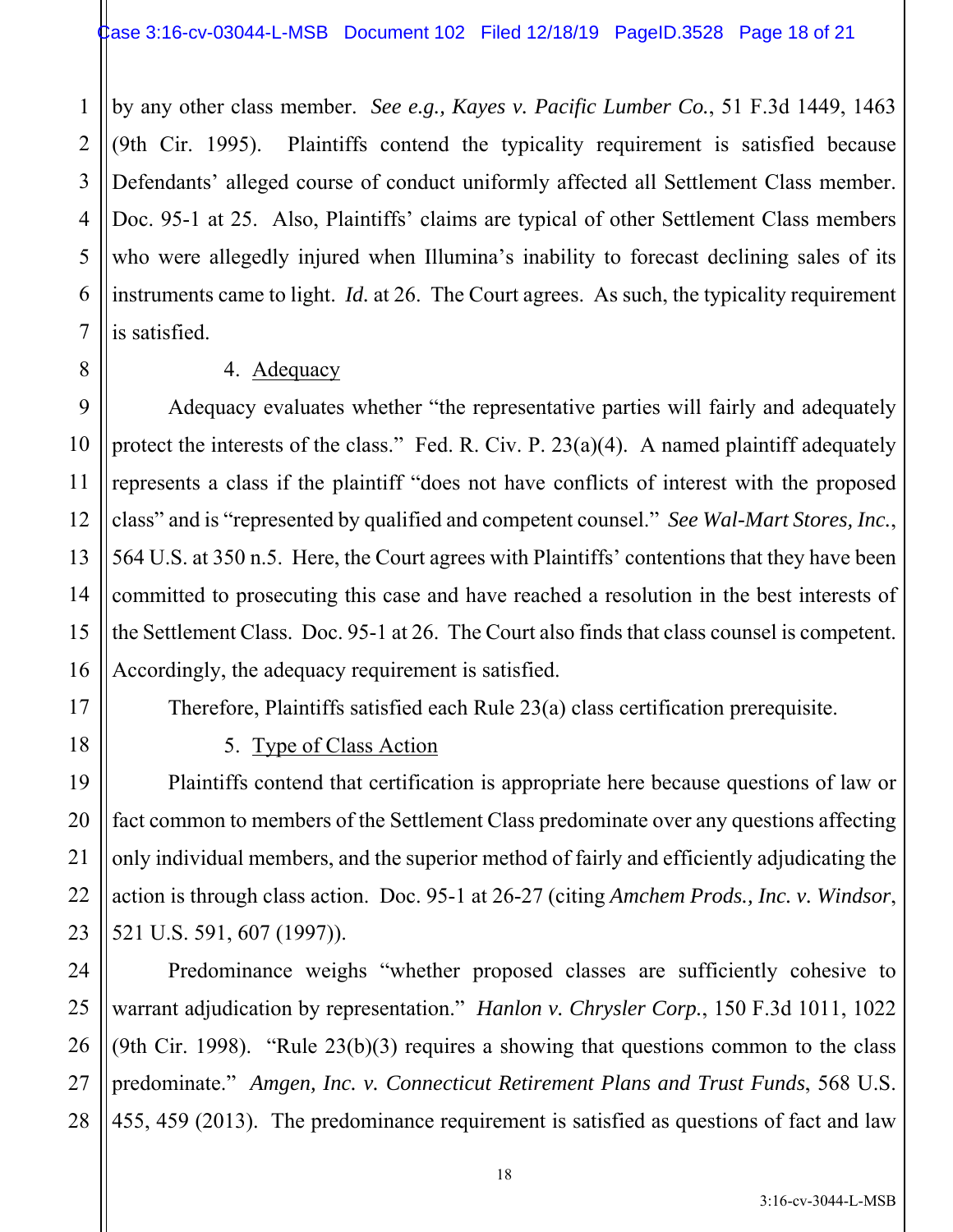1 2 3 4 5 common to the Settlement Class, such as whether Defendants' disseminated releases and statements during the Class period misrepresented material facts, outweigh any individual issues that may arise. Additionally, class action is the superior method for fair and efficient adjudication here because any manageability problems that may have existed are eliminated by the Settlement. *See* Doc. 95-1 at 27.

For the forgoing reasons, the Court conditionally certifies the Settlement Class under Rule 23(b)(3).

**C. Notice** 

6

7

8

11

9 10 12 13 14 "Adequate Notice is critical to court approval of a class settlement under Rule 23(e)." *Hanlon*, 150 F.3d at 1025. A class action settlement notice "is satisfactory if it generally describes the terms of the settlement in sufficient detail to alert those with adverse viewpoints to investigate and to come forward and be heard." *Churchill Village, LLC v. General Electric*, 361 F.3d 566, 575 (9th Cir. 2004) (internal citation and quotation omitted).

15 16 17 18 19 20 21 22 23 24 25 26 27 The Court finds the proposed notice program here is satisfactory. The parties will primarily provide notice via U.S. mail, but the Stipulation also calls for the claims administrator to publish a summary notice on its website and in a national business newswire. Doc. 95-1 at 28. After reviewing the Notice of Proposed Settlement, the Court finds that sufficient exists "to alert those with adverse viewpoints to investigate and to come forward and be heard." *Churchill Village*, 361 F.3d at 575. However, the Court orders the following change be made to the Notice of Proposed Settlement: (1) strike the sentence "Judge M. James Lorenz is in charge of this class action<sup>[]"</sup> [doc. 95-2 at 69 line 1]; *See* Doc. 95-2 at 9. (2) remove the phrase, "shall be deemed to be in the custody of the Court" from paragraph p "Escrow Account" of the Agreement [doc. 95-2 at 9]; and (3) modify "The Court asked . . ." to "The Court appointed . . ." under the "Do I have a lawyer?" paragraph in the mail notice [doc. 95-2 at 76 ¶16]. Notwithstanding, this factor weighs in favor of approval.

28  $//$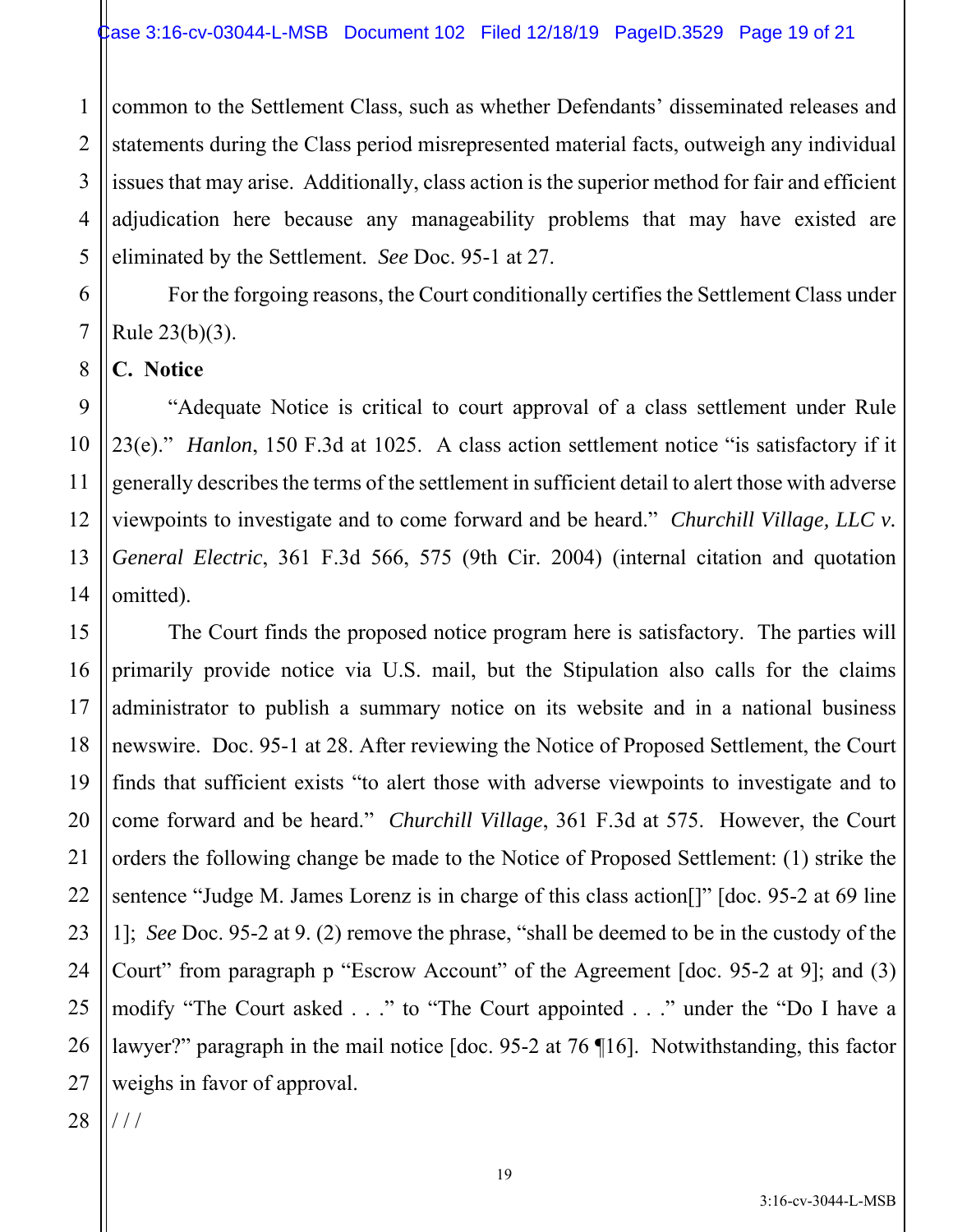#### **Conclusion**

For the reasons stated above, the Court hereby orders as follows:

1. The Court finds the settlement is preliminarily fair, reasonable, and adequate to the proposed class;

2. The following settlement class is preliminarily certified for settlement purposes under Rule 23(a) and Rule 23(b)(3):

"[A]ll persons or entities who purchased or otherwise acquired a legal or beneficial ownership interest in Illumina's common stock between July 26, 2016 through October 10, 2016, inclusive. [Except for] any putative Settlement Class Members who exclude themselves by filing a timely and valid request for exclusion in accordance with the requirements set forth in the Notice; (ii) Defendants and their family members; (iii) any entity in which Defendants have or had controlling interest; and (iv) the legal representatives, agents, executors, successors, or assigns of any of the foregoing excluded persons or entities, in their capacities as such." *Ibid.*

- 3. Plaintiff Anton Asgoshkov, as assignee of the claims of Lead Plaintiff Natissisa, Braden Van Der Wall, and Steven Romanoff are approved as Class Representatives;
- 4. Signature Bank as the Escrow Agent to manage the Settlement Fund for the benefit of the Class;
- 5. JND Legal Administration to provide all notices to potential Settlement Class members and to administer Claims as Claims Administrator;
- 6. Levi & Korinsky, LLP are approved as Lead Counsel;
- 7. The Settling Parties must identify an appropriate *cy pres* award recipient prior to the commencement of the Notice Program. The *cy pres* award recipient must be approved by the Court before Notice begins;
- 8. Defendants must serve 28 U.S.C. § 1715(b) notice upon the appropriate state official of each state in which a class member resides and the appropriate federal official within ten (10) days of this order's filing; and

1

2

3

4